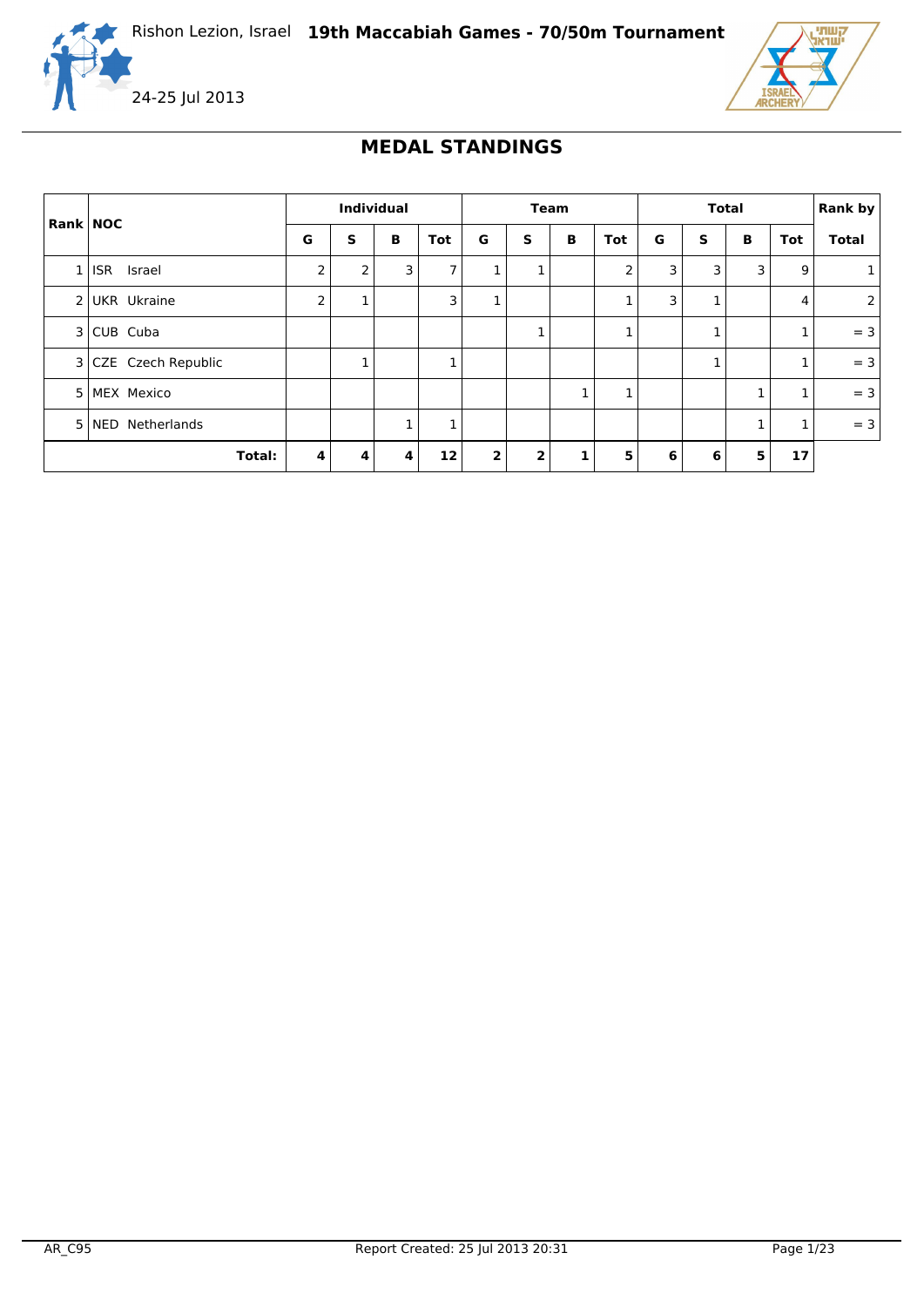





# **MEDALLISTS BY EVENT**

| <b>Event Name</b>          |                 | Date Medal    | <b>Name</b>                   | <b>NOC</b>           |
|----------------------------|-----------------|---------------|-------------------------------|----------------------|
| Recurve Men                | Thu $25$ Jul    | GOLD          | <b>GOFMAN Natan</b>           | ISR Israel           |
|                            |                 | <b>SILVER</b> | DUB Vojtech                   | CZE Czech Republic   |
|                            |                 | <b>BRONZE</b> | <b>KLEINER Hillel</b>         | Israel<br>ISR        |
| Recurve Women              | Thu 25 Jul      | GOLD          | RAYSIN Maya                   | ISR.<br>Israel       |
|                            |                 | <b>SILVER</b> | <b>IZHAR Moriah</b>           | <b>ISR</b><br>Israel |
|                            |                 | <b>BRONZE</b> | <b>COHEN Inbar</b>            | ISR Israel           |
| Compound Men               | Thu 25 Jul      | GOLD          | LVOVSKYY Dmytro               | <b>UKR</b> Ukraine   |
|                            |                 | <b>SILVER</b> | SIDOROVSKY Leonid             | Israel<br><b>ISR</b> |
|                            |                 | <b>BRONZE</b> | ADJEDJ Yossef                 | NED Netherlands      |
| Compound Women             | Thu 25 Jul      | GOLD          | <b>SHKLIIAR Kseniia</b>       | <b>UKR</b> Ukraine   |
|                            |                 | <b>SILVER</b> | CHORBA Iryna                  | <b>UKR</b> Ukraine   |
|                            |                 | <b>BRONZE</b> | <b>FHAL Mary</b>              | <b>ISR</b><br>Israel |
| <b>Recurve Mixed Team</b>  | Thu 25 Jul      | GOLD          | <b>KLEINER Hillel</b>         | ISR Israel           |
|                            |                 |               | RAYSIN Maya                   |                      |
|                            |                 | <b>SILVER</b> | <b>GONZALEZ Rafael</b>        | CUB Cuba             |
|                            |                 |               | <b>GONZALEZ Roxana</b>        |                      |
|                            |                 | <b>BRONZE</b> | <b>KLEINBERG Moisés</b>       | MEX Mexico           |
|                            |                 |               | <b>KREIMERMAN LEW Jessica</b> |                      |
| <b>Compound Mixed Team</b> | Thu 25 Jul GOLD |               | LVOVSKYY Dmytro               | <b>UKR</b> Ukraine   |
|                            |                 |               | SHKLIIAR Kseniia              |                      |
|                            |                 | <b>SILVER</b> | SIDOROVSKY Leonid             | <b>ISR</b><br>Israel |
|                            |                 |               | PAHTER Helen                  |                      |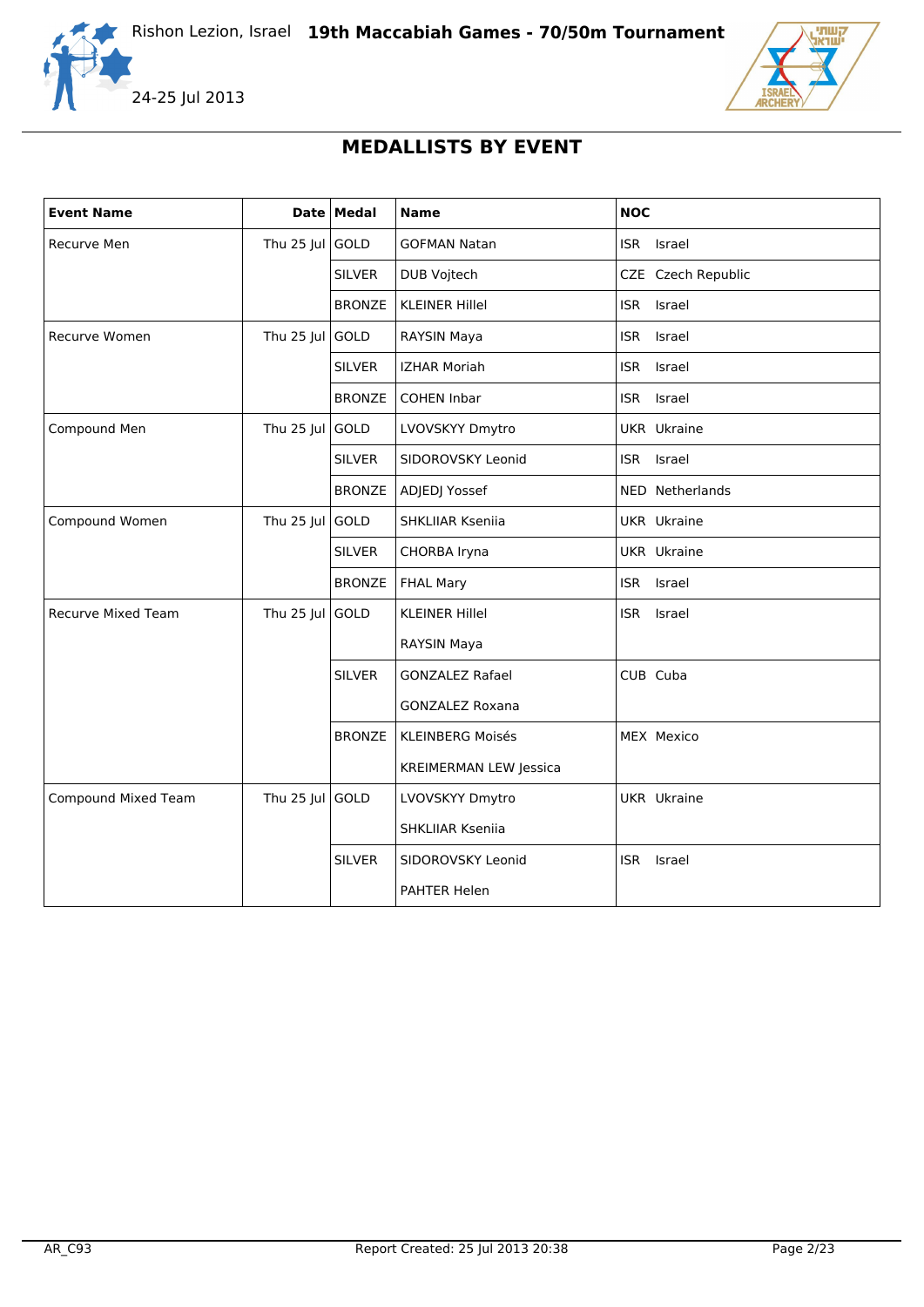



# **ENTRIES BY COUNTRY**

|            | <b>NOC</b> Country    | <b>Name</b>                   | Date of Birth Back No. |      | Event                |
|------------|-----------------------|-------------------------------|------------------------|------|----------------------|
| ARG        | ARGENTINA             | <b>LEWINSKY Daniel</b>        |                        | 010C | Compound Men         |
|            |                       | <b>URMAN</b> Jorge            |                        | 003C | Recurve Men          |
| <b>AUS</b> | <b>AUSTRALIA</b>      | HOLLOWAY Jeff                 |                        | 011C | Compound Men         |
| <b>CUB</b> | <b>CUBA</b>           | GONZALEZ Rafael               |                        | 004D | Recurve Men          |
|            |                       | <b>GONZALEZ Roxana</b>        |                        | 006D | <b>Recurve Women</b> |
| <b>CZE</b> | <b>CZECH REPUBLIC</b> | DUB Vojtech                   |                        | 004C | Recurve Men          |
| <b>ISR</b> | <b>ISRAEL</b>         | ALBERT Zohar                  | 01 Oct 1950            | 008C | Compound Men         |
|            |                       | ALKOLOMBRA Dotan              | 27 Aug 1994            | 005B | Recurve Men          |
|            |                       | AVIV Avraham                  | 16 Mar 1937            | 001B | Recurve Men          |
|            |                       | <b>BOROVSKI Avi</b>           | 06 Aug 1950            | 012C | Compound Men         |
|            |                       | <b>COHEN Inbar</b>            | 31 Jul 1996            | 006C | Recurve Women        |
|            |                       | DRUKMAN Konstantin            | 04 Apr 1970            | 004A | Recurve Men          |
|            |                       | EGOROV Ilya                   | 04 Jan 1975            | 010A | Compound Men         |
|            |                       | <b>ELHARAR Max</b>            | 02 Sep 1962            | 011A | Compound Men         |
|            |                       | <b>FHAL Mary</b>              | 15 Feb 1969            | 014C | Compound Women       |
|            |                       | <b>GOFMAN Natan</b>           | 04 Feb 1969            | 002B | Recurve Men          |
|            |                       | <b>HINDI Ofir</b>             | 01 Mar 1973            | 012B | Compound Men         |
|            |                       | IZHAR Moriah                  |                        | 007A | Recurve Women        |
|            |                       | KARLIN Ofir                   | 05 Aug 1984            | 012A | Compound Men         |
|            |                       | KLEINER Hillel                | 22 Jan 1976            | 002C | Recurve Men          |
|            |                       | <b>LEVY Yuval</b>             |                        | 004B | Recurve Men          |
|            |                       | <b>MATZKIN Guy</b>            | 01 Jan 1990            | 003D | Recurve Men          |
|            |                       | <b>MKONEN Amlake</b>          | 10 Jan 1995            | 002A | Recurve Men          |
|            |                       | <b>MOSKOVICH Dany</b>         | 04 Mar 1952            | 008A | Compound Men         |
|            |                       | <b>NACHUM Yaniv</b>           | 06 Mar 1976            | 001A | Recurve Men          |
|            |                       | NAVEH Eyal                    | 26 May 1957            | 009B | Compound Men         |
|            |                       | PAHTER Helen                  | 19 Aug 1975            | 013A | Compound Women       |
|            |                       | RAYSIN Maya                   | 27 Oct 1998            | 007C | <b>Recurve Women</b> |
|            |                       | SABATI Hagar                  | 30 Apr 1973            | 006B | Recurve Women        |
|            |                       | SHALGI Nir                    | 21 Aug 1969            | 003A | Recurve Men          |
|            |                       | SHANNY Itay                   | 01 Sep 1998            | 003B | Recurve Men          |
|            |                       | SIDOROVSKY Leonid             | 13 Jun 1961            | 011B | Compound Men         |
|            |                       | SIDOROVSKY Rivka              | 21 Oct 1952            | 014A | Compound Women       |
|            |                       | <b>SOROKER Eric</b>           | 08 Jul 1958            | 009A | Compound Men         |
|            |                       | <b>VALERSHTEIN Polina</b>     | 10 Dec 1963            | 013C | Compound Women       |
|            |                       | <b>VULF Kevin</b>             | 19 Jan 1998            | 005A | Recurve Men          |
|            |                       | YEGER Matan                   | 20 Mar 1989            | 006A | Recurve Women        |
|            | MEX MEXICO            | <b>BRONSOILER Ivan</b>        |                        | 002D | Recurve Men          |
|            |                       | <b>KLEINBERG Moisés</b>       |                        | 001C | Recurve Men          |
|            |                       | <b>KREIMERMAN LEW Jessica</b> |                        | 007B | Recurve Women        |
|            |                       | RODITI León                   |                        | 011D | Compound Men         |
| <b>NED</b> | NETHERLANDS           | ADJEDJ Yossef                 |                        | 009C | Compound Men         |
| <b>TUR</b> | <b>TURKEY</b>         | DOENYAS Jojo                  |                        | 005C | Recurve Men          |
| <b>UKR</b> | <b>UKRAINE</b>        | CHORBA Iryna                  |                        | 014B | Compound Women       |
|            |                       | <b>KOFANOV Valentyn</b>       |                        | 010B | Compound Men         |
|            |                       | <b>KURSINA Yuliya</b>         |                        | 013D | Compound Women       |
|            |                       | LVOVSKYY Dmytro               |                        | 008D | Compound Men         |
|            |                       | SHKLIIAR Kseniia              |                        | 013B | Compound Women       |
|            |                       | <b>SKVORTSOV Dmytro</b>       |                        | 009D | Compound Men         |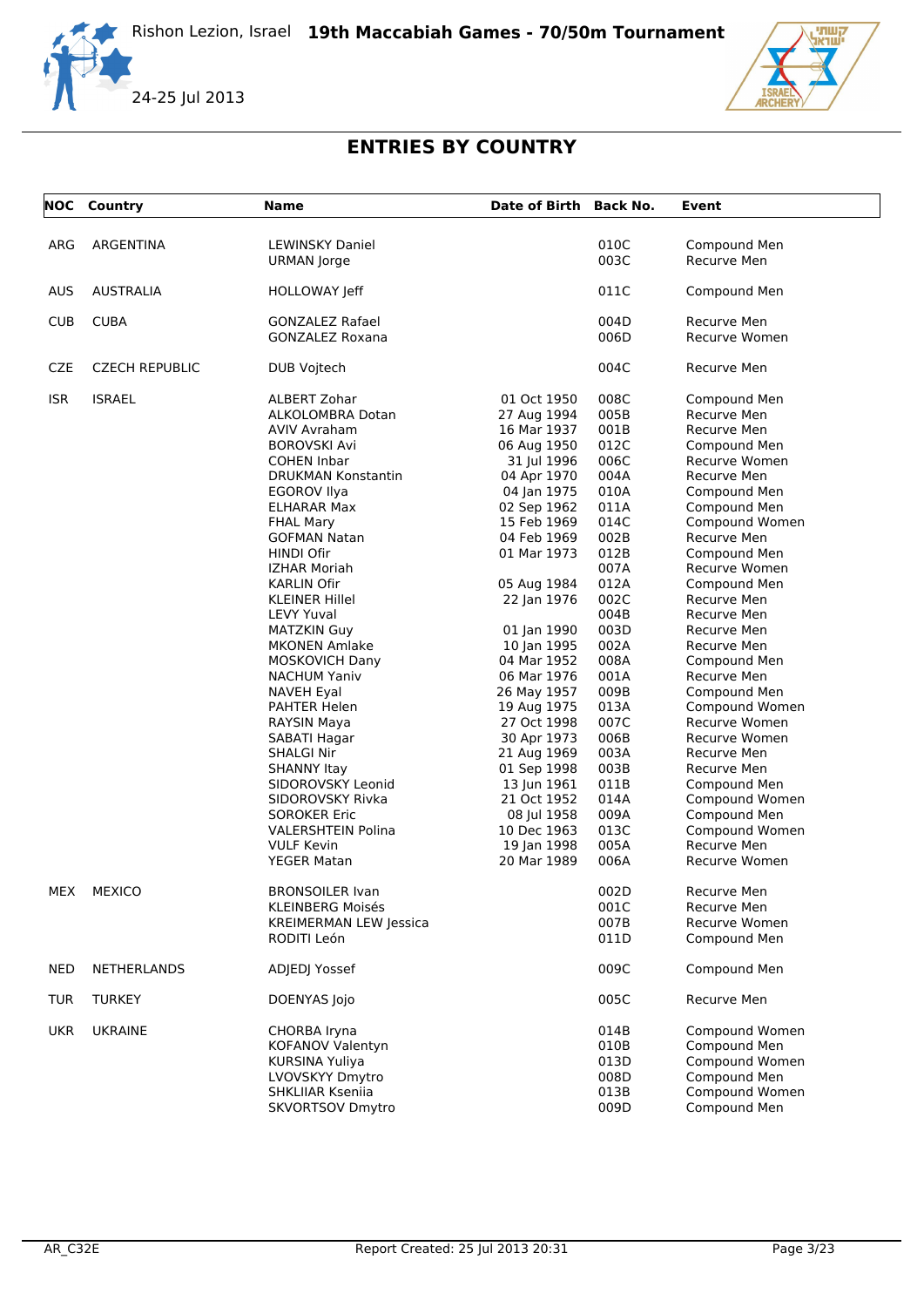**Recurve Men**





| <b>Rk</b> | <b>Name</b>               | <b>NOC</b> |                | <b>RR Score</b><br>Rank | 1/16  | 1/8 | 1/4                  | 1/2   | <b>Finals</b> |
|-----------|---------------------------|------------|----------------|-------------------------|-------|-----|----------------------|-------|---------------|
|           | <b>GOFMAN Natan</b>       | <b>ISR</b> | Israel         | 592 /06                 | -Bye- | 6   | 6                    | 6     | 6             |
| 2         | DUB Voitech               | <b>CZE</b> | Czech Republic | 603 /05                 | -Bye- | 6   | 6                    | 6     | 4             |
| 3         | <b>KLEINER Hillel</b>     | ISR.       | Israel         | 639 /01                 | -Bye- | 6   | 6                    | 4     |               |
| 4         | <b>MATZKIN Guy</b>        | ISR.       | Israel         | /02<br>633              | -Bye- | 6   | 6                    | 2     | 3             |
| 5         | <b>SHALGI Nir</b>         | <b>ISR</b> | Israel         | 569 /08                 | -Bye- |     | 4                    | (124) |               |
| 6         | ALKOLOMBRA Dotan          | <b>ISR</b> | Israel         | 608 /04                 | -Bye- | 6   | $\mathbf{2}$<br>(95) |       |               |
|           | DOENYAS Jojo              | <b>TUR</b> | Turkey         | 564 /10                 | -Bye- | 6   | 0                    | (71)  |               |
| 8         | <b>DRUKMAN Konstantin</b> | <b>ISR</b> | Israel         | 619 /03                 | -Bye- | 6   | 0                    | (66)  |               |
| 9         | <b>GONZALEZ Rafael</b>    | <b>CUB</b> | Cuba           | 490 /15                 | -Bye- | 0   |                      |       |               |
| 9         | <b>KLEINBERG Moisés</b>   | <b>MEX</b> | Mexico         | 466 /16                 | 6     | 4   |                      |       |               |
| 9         | <b>LEVY Yuval</b>         | <b>ISR</b> | Israel         | 589 /07                 | -Bye- | 0   |                      |       |               |
| 9         | <b>MKONEN Amlake</b>      | <b>ISR</b> | Israel         | 547 /11                 | -Bye- | 2   |                      |       |               |
| 9         | <b>NACHUM Yaniv</b>       | <b>ISR</b> | Israel         | 538 /12                 | -Bye- | 0   |                      |       |               |
| 9         | <b>SHANNY Itay</b>        | <b>ISR</b> | Israel         | 522 /13                 | -Bye- | 0   |                      |       |               |
| 9         | URMAN Jorge               | ARG        | Argentina      | 521 /14                 | -Bye- | 0   |                      |       |               |
| 9         | <b>VULF Kevin</b>         | <b>ISR</b> | Israel         | 566 /09                 | -Bye- |     |                      |       |               |
| 17        | <b>AVIV Avraham</b>       | <b>ISR</b> | Israel         | 337 /18                 | 0     |     |                      |       |               |
| 17        | <b>BRONSOILER Ivan</b>    | <b>MEX</b> | Mexico         | 457 /17                 | 4     |     |                      |       |               |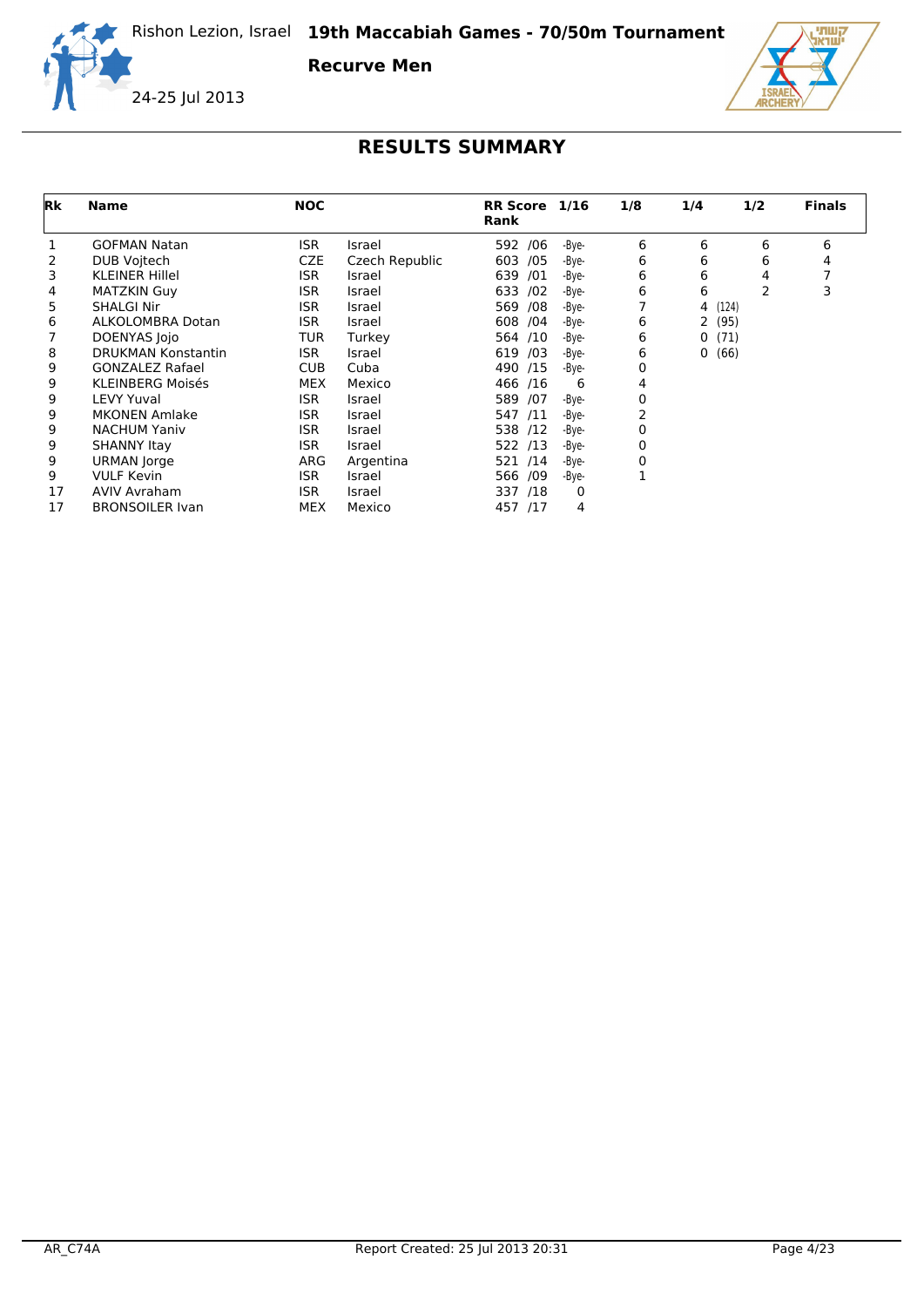**Recurve Women**





| Rk | <b>Name</b>                   | <b>NOC</b> |        | RR Score 1/4<br>Rank |       | 1/2    | <b>Finals</b> |
|----|-------------------------------|------------|--------|----------------------|-------|--------|---------------|
|    | RAYSIN Maya                   | ISR        | Israel | 573 /01              | -Bye- | 6      | 6             |
| 2  | <b>IZHAR Moriah</b>           | ISR        | Israel | 511 /03              |       | 6      |               |
|    | <b>COHEN Inbar</b>            | ISR        | Israel | 514 /02              | 6     | 4      | 6             |
| 4  | SABATI Hagar                  | ISR.       | Israel | 467 / 04             | 6     | 0      |               |
| 5  | <b>GONZALEZ Roxana</b>        | <b>CUB</b> | Cuba   | 441 /05              |       | 4 (86) |               |
| 6  | <b>YEGER Matan</b>            | ISR        | Israel | 400 / 06             |       | 3(82)  |               |
|    | <b>KREIMERMAN LEW Jessica</b> | <b>MEX</b> | Mexico | 361 /07              |       | 2(50)  |               |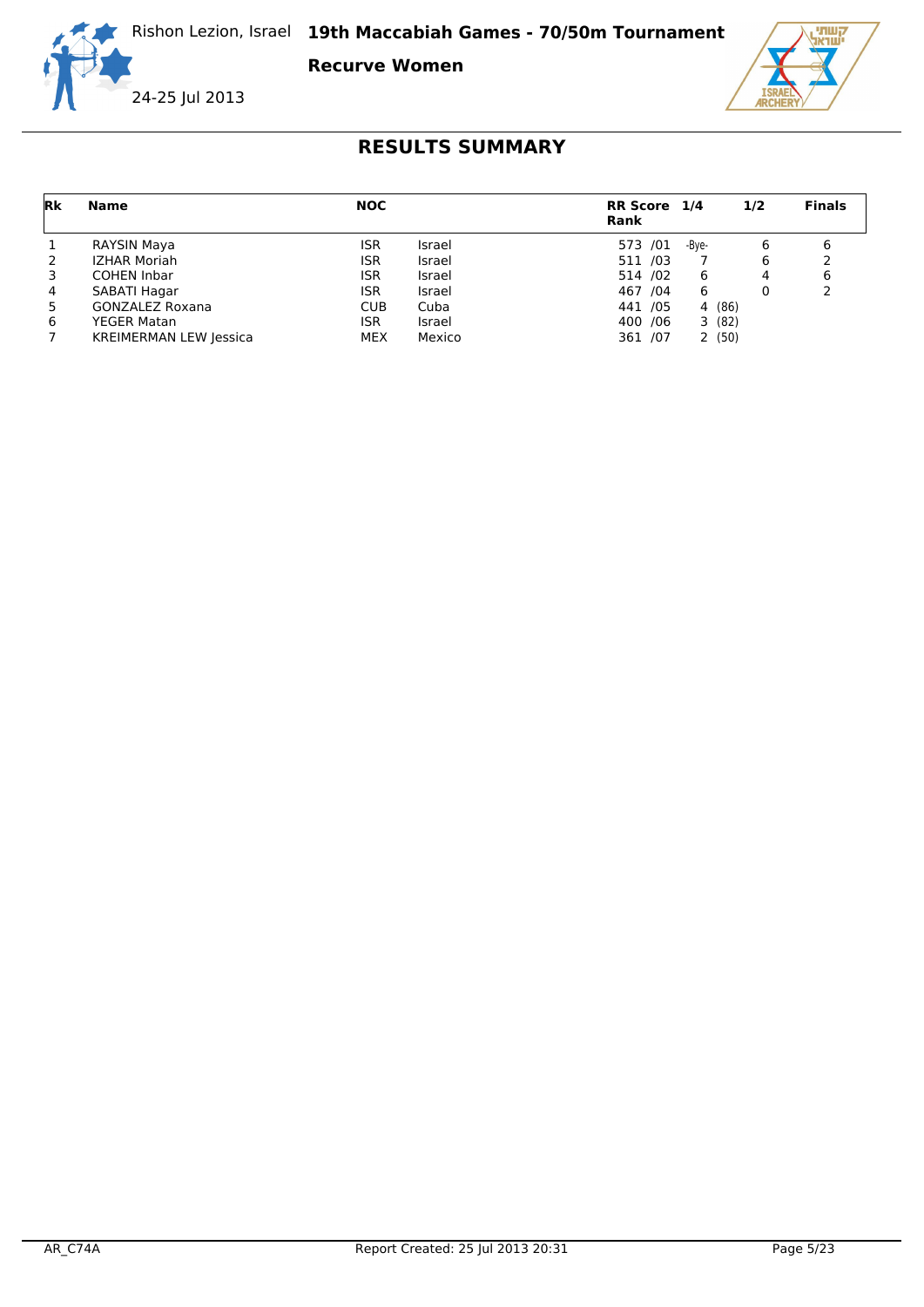**Compound Men**





| Rk | <b>Name</b>             | <b>NOC</b> |             | <b>RR Score</b><br>Rank | 1/16  | 1/8 | 1/4 | 1/2 | <b>Finals</b> |
|----|-------------------------|------------|-------------|-------------------------|-------|-----|-----|-----|---------------|
|    | LVOVSKYY Dmytro         | <b>UKR</b> | Ukraine     | 678 /01                 | -Bye- | 143 | 139 | 136 | 142           |
| 2  | SIDOROVSKY Leonid       | <b>ISR</b> | Israel      | /02<br>667              | -Bye- | 139 | 139 | 134 | 139           |
| 3  | ADJEDJ Yossef           | <b>NED</b> | Netherlands | 645 /04                 | -Bye- | 137 | 127 | 128 | 132           |
| 4  | <b>EGOROV Ilya</b>      | <b>ISR</b> | Israel      | 647<br>/03              | -Bye- | 132 | 136 | 132 | 120           |
| 5  | <b>SOROKER Eric</b>     | <b>ISR</b> | Israel      | 641 /06                 | -Bye- | 135 | 133 |     |               |
| 6  | <b>ELHARAR Max</b>      | <b>ISR</b> | Israel      | 617 /12                 | -Bye- | 130 | 122 |     |               |
|    | HINDI Ofir              | <b>ISR</b> | Israel      | 639 /07                 | -Bye- | 128 | 121 |     |               |
| 8  | KOFANOV Valentyn        | <b>UKR</b> | Ukraine     | /09<br>627              | -Bye- | 135 | 111 |     |               |
| 9  | <b>ALBERT Zohar</b>     | <b>ISR</b> | Israel      | 597 /16                 | 124   | 126 |     |     |               |
| 9  | <b>HOLLOWAY Jeff</b>    | <b>AUS</b> | Australia   | 625 /10                 | -Bye- | 125 |     |     |               |
| 9  | <b>KARLIN Ofir</b>      | <b>ISR</b> | Israel      | 630 / 08                | -Bye- | 122 |     |     |               |
| 9  | <b>LEWINSKY Daniel</b>  | ARG        | Argentina   | 642 / 05                | -Bye- | 128 |     |     |               |
| 9  | <b>MOSKOVICH Dany</b>   | <b>ISR</b> | Israel      | 614 /15                 | -Bye- | 129 |     |     |               |
| 9  | <b>NAVEH Eyal</b>       | <b>ISR</b> | Israel      | 617 /13                 | -Bye- | 133 |     |     |               |
| 9  | RODITI León             | <b>MEX</b> | Mexico      | 624 /11                 | -Bye- | 123 |     |     |               |
| 9  | <b>SKVORTSOV Dmytro</b> | <b>UKR</b> | Ukraine     | 616 /14                 | -Bye- | 130 |     |     |               |
| 17 | <b>BOROVSKI Avi</b>     | <b>ISR</b> | Israel      | 565 /17                 | 120   |     |     |     |               |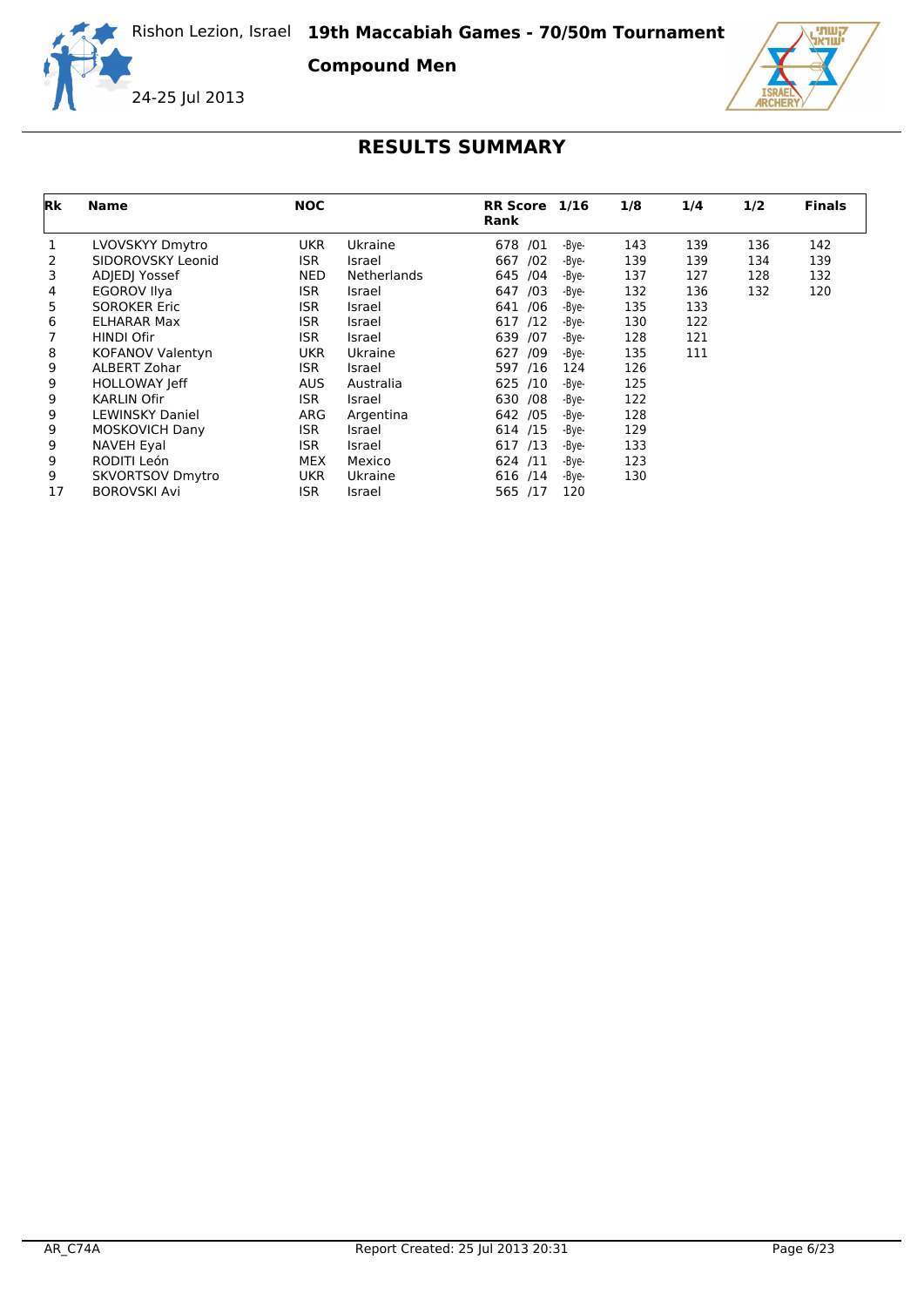**Compound Women**





| Rk | Name                      | <b>NOC</b> |         | RR Score 1/4<br><b>Rank</b> |       | 1/2 | <b>Finals</b> |
|----|---------------------------|------------|---------|-----------------------------|-------|-----|---------------|
|    | SHKLIJAR Ksenija          | UKR        | Ukraine | 635 /02                     | 132   | 130 | 136           |
| 2  | CHORBA Iryna              | <b>UKR</b> | Ukraine | 618 / 05                    | 120   | 135 | 124           |
|    | <b>FHAL Mary</b>          | ISR        | Israel  | 634 /03                     | 128   | 129 | 127           |
| 4  | <b>PAHTER Helen</b>       | ISR        | Israel  | 652 /01                     | -Bve- | 130 | 120           |
| 5  | <b>VALERSHTEIN Polina</b> | ISR        | Israel  | 536 /07                     | 123   |     |               |
| 6  | SIDOROVSKY Rivka          | ISR        | Israel  | 577 /06                     | 119   |     |               |
|    | KURSINA Yuliya            | <b>UKR</b> | Ukraine | 619 / 04                    | 116   |     |               |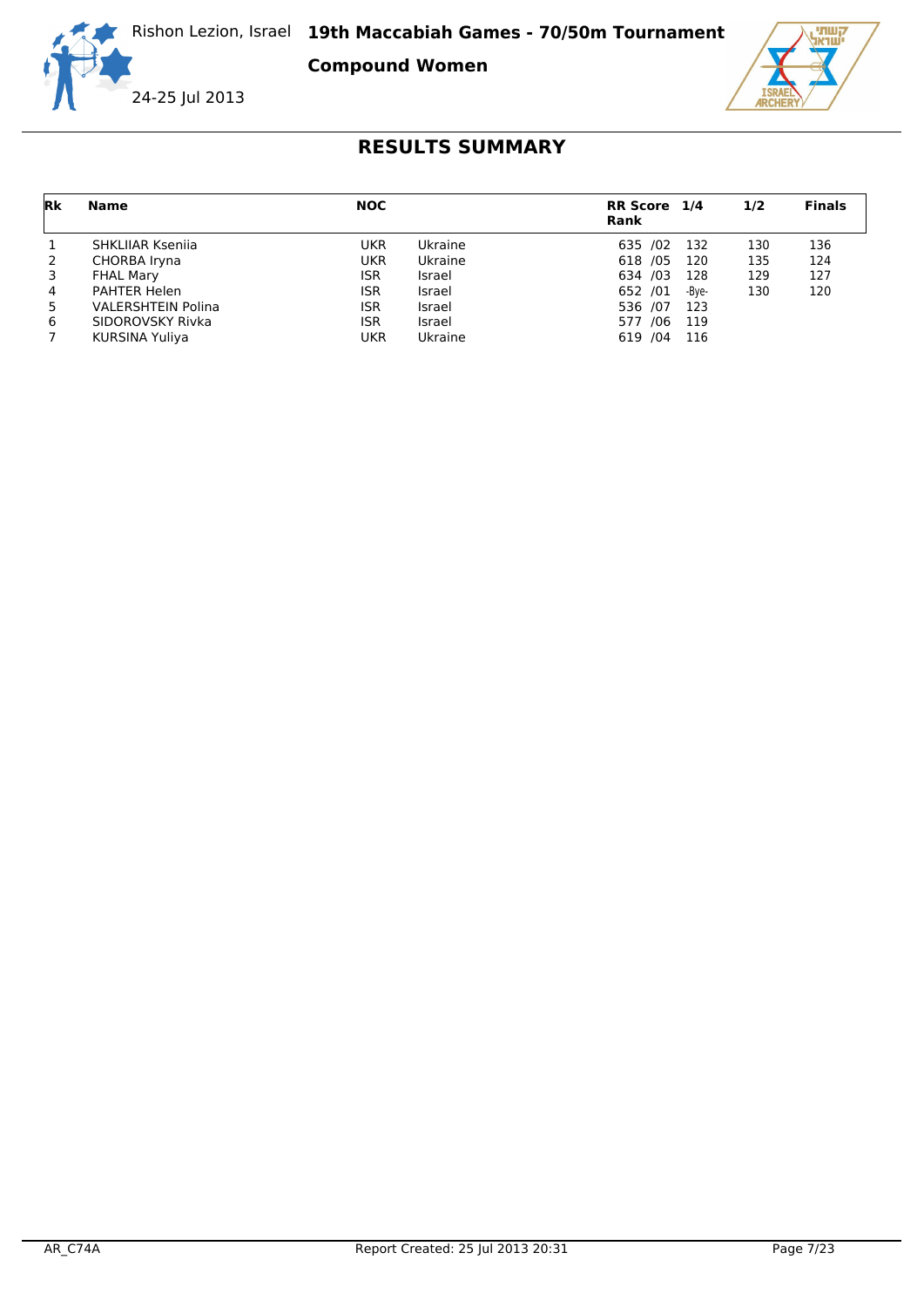

**Recurve Men**

24-25 Jul 2013

**Final Round**



|           | <b>RR Rank /</b><br><b>Score</b> | <b>BkName</b><br><b>No</b>             | <b>NOC</b><br>Code                     | <b>Ouarterfinals</b>                         | <b>Semifinals</b>                          | <b>Finals</b>                     |                                      |
|-----------|----------------------------------|----------------------------------------|----------------------------------------|----------------------------------------------|--------------------------------------------|-----------------------------------|--------------------------------------|
| 1/<br>8/  | 639<br>569                       | 1 KLEINER Hillel<br>8 SHALGI Nir       | <b>ISR</b><br><b>ISR</b><br><b>CZE</b> | 6 (22, 25, 22, 27, 27)<br>4 (27,23,24,26,24) | KLEINER H (ISR)<br>4 (25,28,27,21,23)      | DUB V (CZE)<br>4 (27,24,20,19,23) |                                      |
| 5/<br>4/  | 603<br>608                       | 5 DUB Voitech<br>4 ALKOLOMBRA Dotan    | ISR.                                   | 6(26, 25, 28, 26)<br>2 (23,27,24,21)         | DUB V (CZE)<br>6 (26,26,26,28,26)          |                                   | <b>GOLD</b><br><b>GOFMAN N (ISR)</b> |
| 3/<br>6/  | 619<br>592                       | 3 DRUKMAN Konstantin<br>6 GOFMAN Natan | <b>ISR</b><br><b>ISR</b>               | 0(24, 18, 24)<br>6(27, 24, 25)               | <b>GOFMAN N (ISR)</b><br>6(26, 26, 27, 26) | <b>GOFMAN N (ISR)</b>             |                                      |
| 10/<br>2/ | 564<br>633                       | DOENYAS Jojo<br>10<br>2 MATZKIN Guy    | <b>TUR</b><br><b>ISR</b>               | 0(24, 22, 25)<br>6(28, 23, 28)               | MATZKIN G (ISR)<br>2 (26,25,27,23)         | 6 (17,23,27,25,24)                | <b>SILVER</b><br>DUB V (CZE)         |

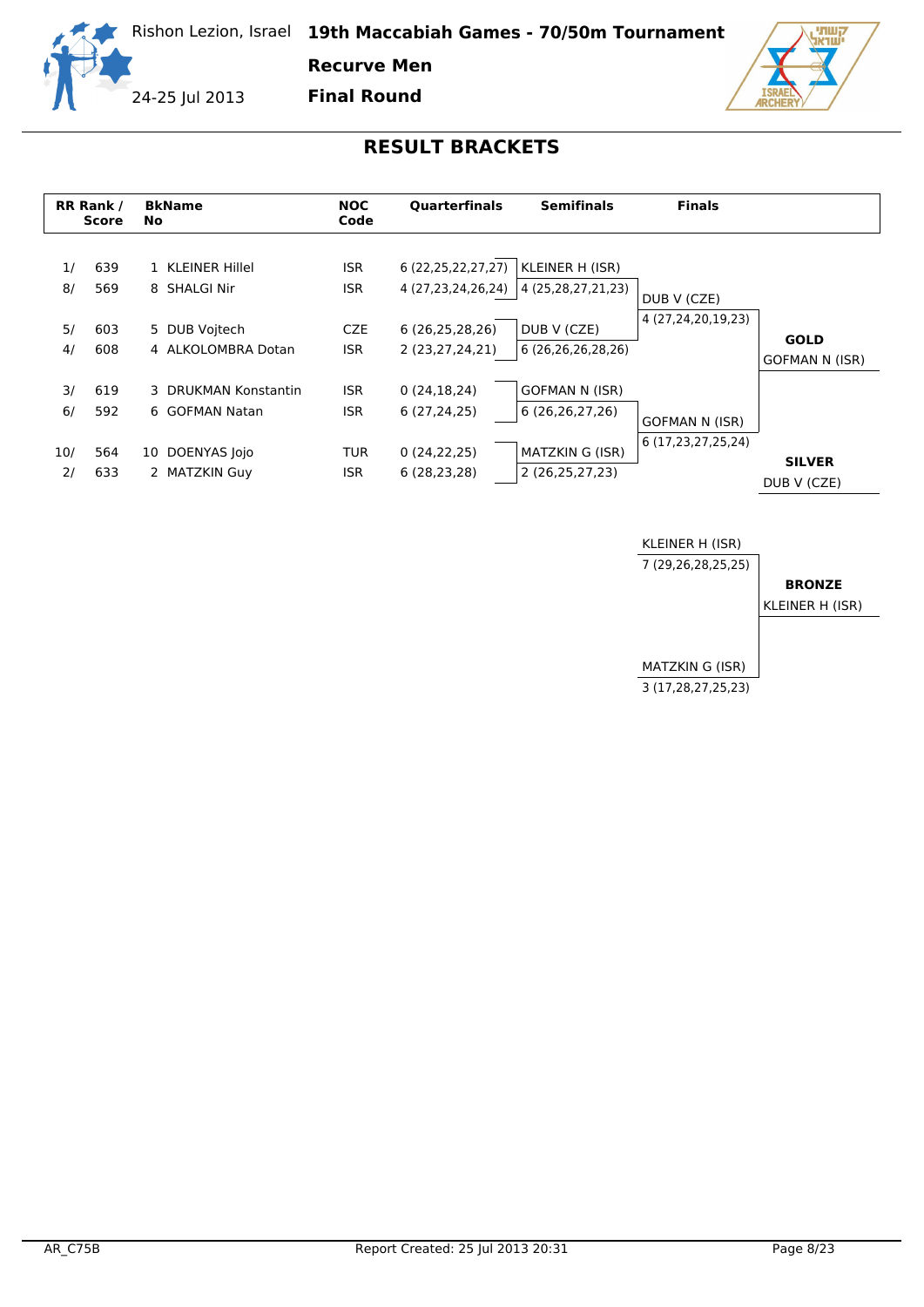

**Recurve Men**

**Elimination Round**



|            | RR Rank /<br><b>Score</b> |    | <b>BkName</b>                         | <b>NOC</b><br>Code       | 1/16<br>Elimin. Round  | 1/8<br><b>Elimin. Round</b>            | Quarterfinals          |
|------------|---------------------------|----|---------------------------------------|--------------------------|------------------------|----------------------------------------|------------------------|
|            |                           | No |                                       |                          |                        |                                        |                        |
| 1/         | 639                       |    | 1 KLEINER Hillel                      | <b>ISR</b>               |                        | KLEINER H (ISR)                        |                        |
|            |                           |    | -Bye-                                 |                          |                        | 6 (20,27,26,26,28)                     |                        |
|            |                           |    |                                       |                          |                        |                                        | KLEINER H (ISR)        |
| 17/        | 457                       |    | 17 BRONSOILER Ivan                    | MEX                      | 4 (24, 18, 21, 18, 19) | KLEINBERG M (MEX)                      | 6 (22, 25, 22, 27, 27) |
| 16/        | 466                       |    | 16 KLEINBERG Moisés                   | MEX                      | 6 (17,24,18,20,20)     | 4 (26,23,28,20,24)                     |                        |
| 9/         | 566                       |    | 9 VULF Kevin                          | <b>ISR</b>               |                        | VULF K (ISR)                           |                        |
|            |                           |    | -Bye-                                 |                          |                        | 1 (20,17,20,22)                        |                        |
|            |                           |    |                                       |                          |                        |                                        | SHALGI N (ISR)         |
|            |                           |    | -Bye-                                 |                          |                        | SHALGI N (ISR)                         | 4 (27, 23, 24, 26, 24) |
| 8/         | 569                       |    | 8 SHALGI Nir                          | <b>ISR</b>               |                        | 7 (22,21,20,24)                        |                        |
| 5/         | 603                       |    | 5 DUB Vojtech                         | <b>CZE</b>               |                        | DUB V (CZE)                            |                        |
|            |                           |    | -Bye-                                 |                          |                        | 6(19, 28, 27)                          |                        |
|            |                           |    |                                       |                          |                        |                                        | DUB V (CZE)            |
|            |                           |    | -Bye-                                 |                          |                        | NACHUM Y (ISR)                         | 6 (26,25,28,26)        |
| 12/        | 538                       |    | 12 NACHUM Yaniv                       | <b>ISR</b>               |                        | 0(14,25,22)                            |                        |
|            |                           |    |                                       |                          |                        |                                        |                        |
| 13/        | 522                       |    | 13 SHANNY Itay                        | <b>ISR</b>               |                        | SHANNY I (ISR)                         |                        |
|            |                           |    | -Bye-                                 |                          |                        | 0(19,26,19)                            | ALKOLOMBRA D (ISR)     |
|            |                           |    | -Bye-                                 |                          |                        | ALKOLOMBRA D (ISR)                     | 2 (23,27,24,21)        |
| 4/         | 608                       |    | 4 ALKOLOMBRA Dotan                    | <b>ISR</b>               |                        | 6(29, 27, 27)                          |                        |
|            |                           |    |                                       |                          |                        |                                        |                        |
| 3/         | 619                       |    | 3 DRUKMAN Konstantin<br>-Bye-         | <b>ISR</b>               |                        | DRUKMAN K (ISR)<br>6 (26,26,27)        |                        |
|            |                           |    |                                       |                          |                        |                                        | DRUKMAN K (ISR)        |
|            |                           |    | -Bye-                                 |                          |                        | URMAN J (ARG)                          | 0(24, 18, 24)          |
| 14/        | 521                       |    | 14 URMAN Jorge                        | ARG                      |                        | 0(23, 23, 26)                          |                        |
|            |                           |    |                                       |                          |                        |                                        |                        |
| 11/        | 547                       |    | 11 MKONEN Amlake<br>-Bye-             | <b>ISR</b>               |                        | MKONEN A (ISR)<br>2 (23,20,25,24)      |                        |
|            |                           |    |                                       |                          |                        |                                        | <b>GOFMAN N (ISR)</b>  |
|            |                           |    | -Bye-                                 |                          |                        | <b>GOFMAN N (ISR)</b>                  | 6(27, 24, 25)          |
| 6/         | 592                       |    | 6 GOFMAN Natan                        | <b>ISR</b>               |                        | 6 (22, 26, 27, 26)                     |                        |
|            |                           |    |                                       |                          |                        |                                        |                        |
| 7/         | 589                       |    | 7 LEVY Yuval<br>-Bye-                 | <b>ISR</b>               |                        | LEVY Y (ISR)<br>0(19, 24, 24)          |                        |
|            |                           |    |                                       |                          |                        |                                        | DOENYAS J (TUR)        |
|            |                           |    | -Bye-                                 |                          |                        | DOENYAS J (TUR)                        | 0(24,22,25)            |
| 10/        | 564                       |    | 10 DOENYAS Jojo                       | <b>TUR</b>               |                        | 6(24, 26, 26)                          |                        |
|            |                           |    |                                       |                          |                        |                                        |                        |
| 15/<br>18/ | 490<br>337                |    | 15 GONZALEZ Rafael<br>18 AVIV Avraham | <b>CUB</b><br><b>ISR</b> | -Bye-                  | <b>GONZALEZ R (CUB)</b><br>0(12,18,20) |                        |
|            |                           |    |                                       |                          |                        |                                        | MATZKIN G (ISR)        |
|            |                           |    | -Bye-                                 |                          |                        | MATZKIN G (ISR)                        | 6 (28,23,28)           |
| 2/         | 633                       |    | 2 MATZKIN Guy                         | <b>ISR</b>               |                        | 6(24, 25, 25)                          |                        |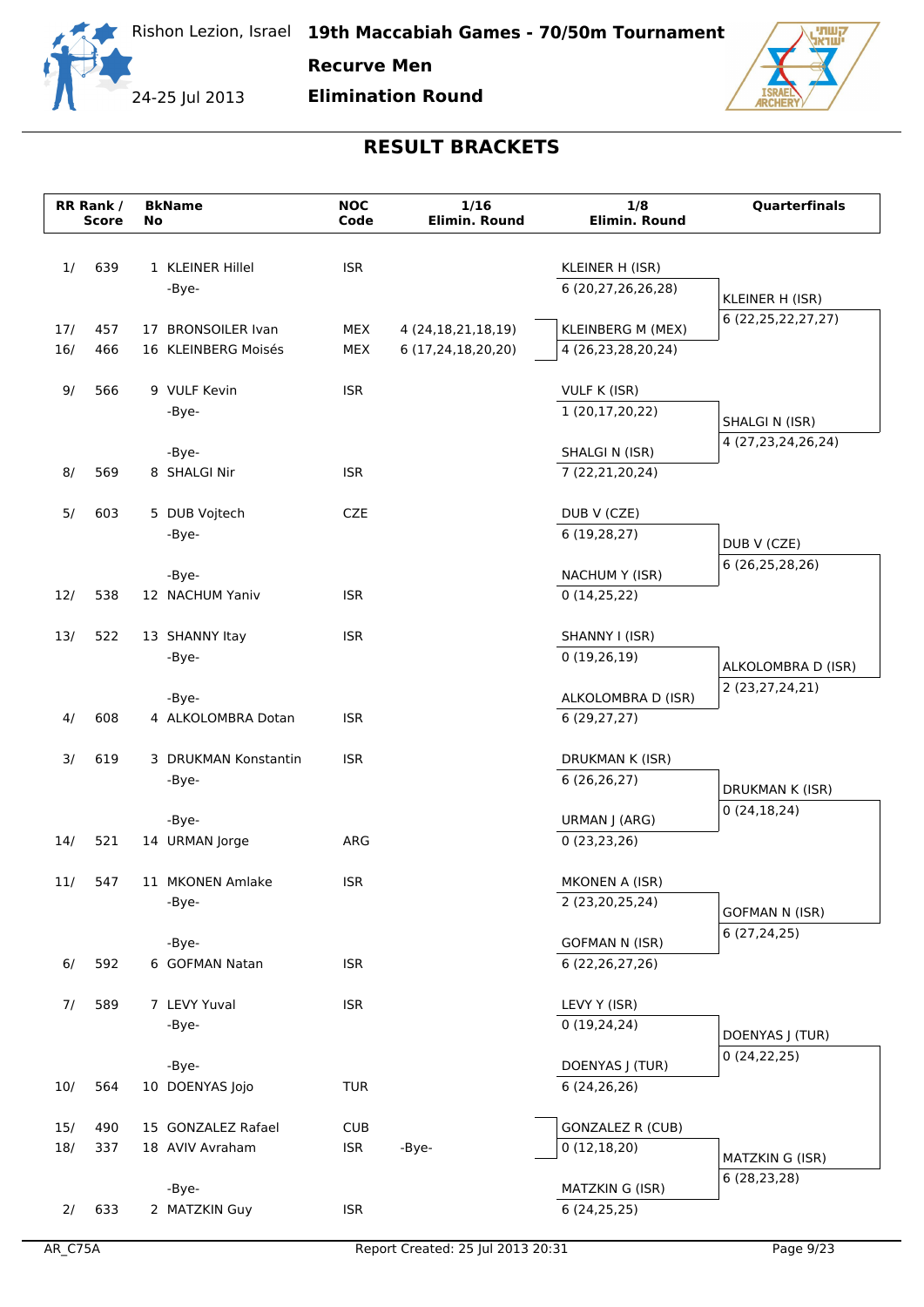

**Recurve Women**

24-25 Jul 2013

**Final Round**



|          | RR Rank /<br>Score | <b>BkName</b><br>No.                      | <b>NOC</b><br>Code       | <b>Ouarterfinals</b>                   | <b>Semifinals</b>                   | <b>Finals</b>   |                                |
|----------|--------------------|-------------------------------------------|--------------------------|----------------------------------------|-------------------------------------|-----------------|--------------------------------|
| 1/       | 573                | 1 RAYSIN Maya<br>-Bye-                    | <b>ISR</b>               |                                        | RAYSIN M (ISR)<br>6(25, 20, 22)     | RAYSIN M (ISR)  |                                |
| 5/<br>4/ | 441<br>467         | 5 GONZALEZ Roxana<br>4 SABATI Hagar       | <b>CUB</b><br><b>ISR</b> | 4 (10,17,23,20,16)<br>6(17,18,7,14,20) | SABATI H (ISR)<br>0(12,17,9)        | 6 (23,20,22,26) | <b>GOLD</b><br>RAYSIN M (ISR)  |
| 3/<br>6/ | 511<br>400         | 3 IZHAR Moriah<br>6 YEGER Matan           | <b>ISR</b><br><b>ISR</b> | 7 (22,15,24,21,24)<br>3(9,17,24,19,13) | IZHAR M (ISR)<br>6 (20,25,18,22,22) | IZHAR M (ISR)   |                                |
| 71<br>2/ | 361<br>514         | 7 KREIMERMAN LEW Jessica<br>2 COHEN Inbar | MEX<br><b>ISR</b>        | 2(5,17,15,13)<br>6(26,16,16,22)        | COHEN I (ISR)<br>4 (19,20,23,24,13) | 2 (13,22,13,21) | <b>SILVER</b><br>IZHAR M (ISR) |

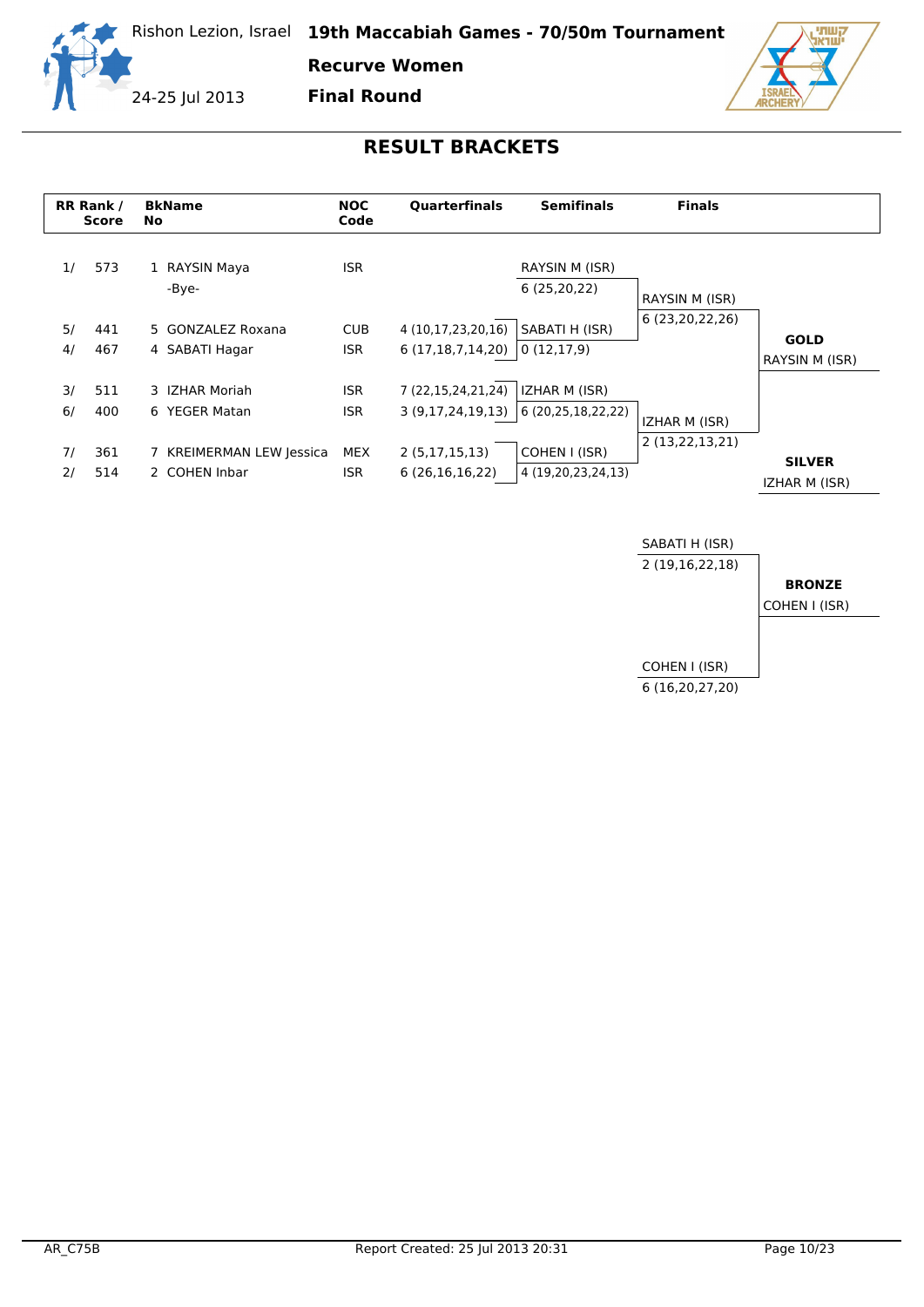

**Compound Men**

24-25 Jul 2013

**Final Round**





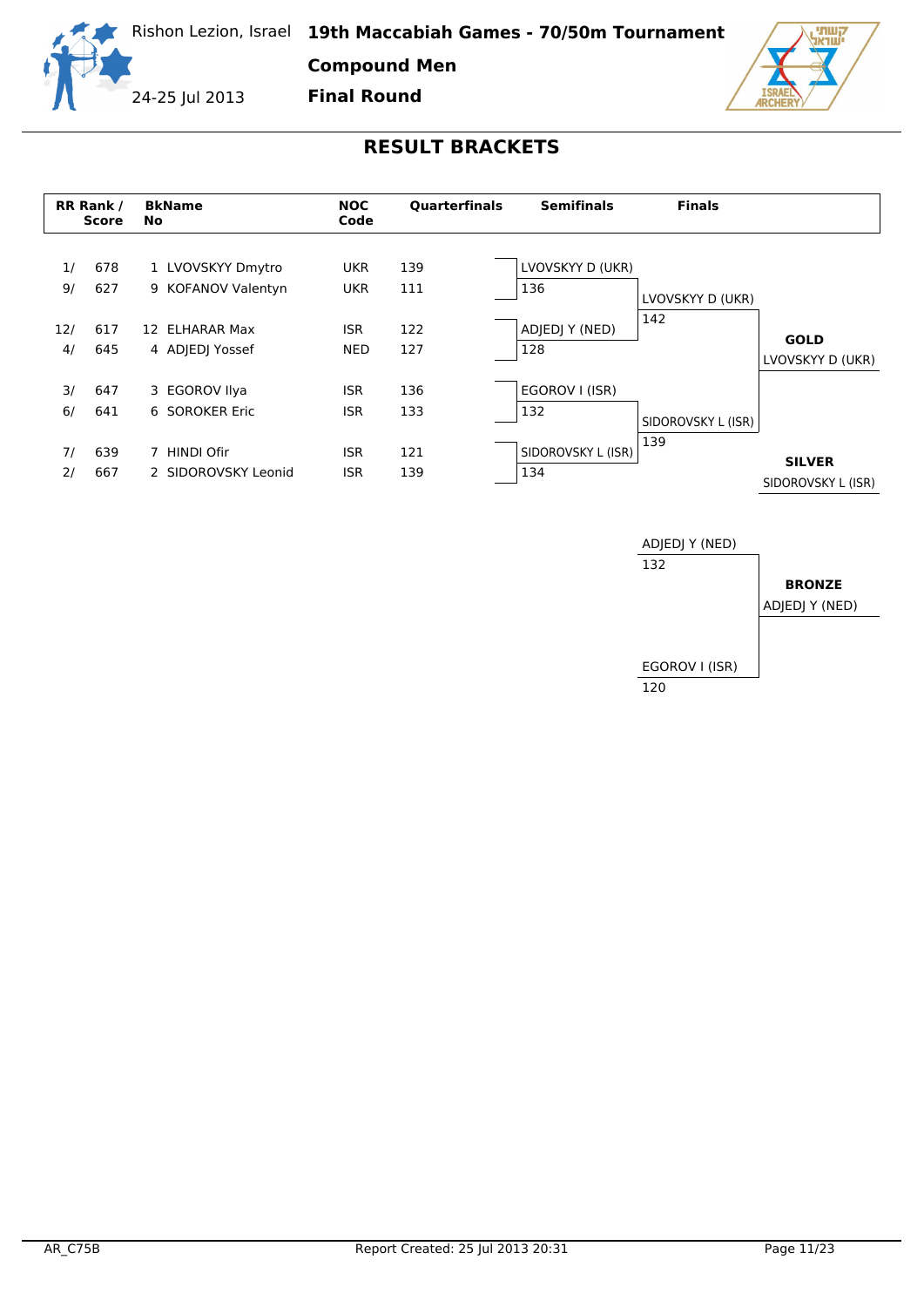

| 17/        | 565 | 17 BOROVSKI Avi         | <b>ISR</b> | 120                               | ALBERT Z (ISR)           | פכב                |
|------------|-----|-------------------------|------------|-----------------------------------|--------------------------|--------------------|
| 16/        | 597 | 16 ALBERT Zohar         | <b>ISR</b> | 124                               | 126                      |                    |
| 9/         | 627 | 9 KOFANOV Valentyn      | <b>UKR</b> |                                   | KOFANOV V (UKR)          |                    |
|            |     | -Bye-                   |            |                                   | 135                      |                    |
|            |     |                         |            |                                   |                          | KOFANOV V (UKR)    |
|            |     | -Bye-                   |            |                                   | KARLIN O (ISR)           | 111                |
| 8/         | 630 | 8 KARLIN Ofir           | <b>ISR</b> |                                   | 122                      |                    |
| 5/         | 642 | 5 LEWINSKY Daniel       | ARG        |                                   | LEWINSKY D (ARG)         |                    |
|            |     | -Bye-                   |            |                                   | 128                      | ELHARAR M (ISR)    |
|            |     | -Bye-                   |            |                                   | ELHARAR M (ISR)          | 122                |
| 12/        | 617 | 12 ELHARAR Max          | <b>ISR</b> |                                   | 130                      |                    |
| 13/        | 617 | 13 NAVEH Eyal           | <b>ISR</b> |                                   | NAVEH E (ISR)            |                    |
|            |     | -Bye-                   |            |                                   | 133                      | ADJEDJ Y (NED)     |
|            |     |                         |            |                                   |                          | 127                |
|            |     | -Bye-                   |            |                                   | ADJEDJ Y (NED)           |                    |
| 4/         | 645 | 4 ADJEDJ Yossef         | <b>NED</b> |                                   | 137                      |                    |
| 3/         | 647 | 3 EGOROV Ilya           | <b>ISR</b> |                                   | EGOROV I (ISR)           |                    |
|            |     | -Bye-                   |            |                                   | 132                      | EGOROV I (ISR)     |
|            |     | -Bye-                   |            |                                   | SKVORTSOV D (UKR)        | 136                |
| 14/        | 616 | 14 SKVORTSOV Dmytro     | <b>UKR</b> |                                   | 130                      |                    |
| 11/        | 624 | 11 RODITI León          | MEX        |                                   | RODITI L (MEX)           |                    |
|            |     | -Bye-                   |            |                                   | 123                      | SOROKER E (ISR)    |
|            |     |                         |            |                                   |                          | 133                |
| 6/         | 641 | -Bye-<br>6 SOROKER Eric | <b>ISR</b> |                                   | SOROKER E (ISR)<br>135   |                    |
|            |     |                         |            |                                   |                          |                    |
| 7/         | 639 | 7 HINDI Ofir            | <b>ISR</b> |                                   | HINDI O (ISR)            |                    |
|            |     | -Bye-                   |            |                                   | 128                      | HINDI O (ISR)      |
|            |     | -Bye-                   |            |                                   | HOLLOWAY J (AUS)         | 121                |
| 10/        | 625 | 10 HOLLOWAY Jeff        | <b>AUS</b> |                                   | 125                      |                    |
|            |     |                         |            |                                   |                          |                    |
| 15/        | 614 | 15 MOSKOVICH Dany       | <b>ISR</b> |                                   | MOSKOVICH D (ISR)<br>129 |                    |
|            |     | -Bye-                   |            |                                   |                          | SIDOROVSKY L (ISR) |
|            |     | -Bye-                   |            |                                   | SIDOROVSKY L (ISR)       | 139                |
| 2/         | 667 | 2 SIDOROVSKY Leonid     | <b>ISR</b> |                                   | 139                      |                    |
| $AR_C$ 75A |     |                         |            | Report Created: 25 Jul 2013 20:31 |                          | Page 12/23         |
|            |     |                         |            |                                   |                          |                    |



**No**

**Bk Name NOC**

1/ 678 1 LVOVSKYY Dmytro UKR

-Bye-

**RR Rank / Score** **Compound Men**

**Code**

**Elimination Round**

**RESULT BRACKETS**

**1/16 Elimin. Round**

**1/8 Elimin. Round**

LVOVSKYY D (UKR)

143



**Quarterfinals**

LVOVSKYY D (UKR)

139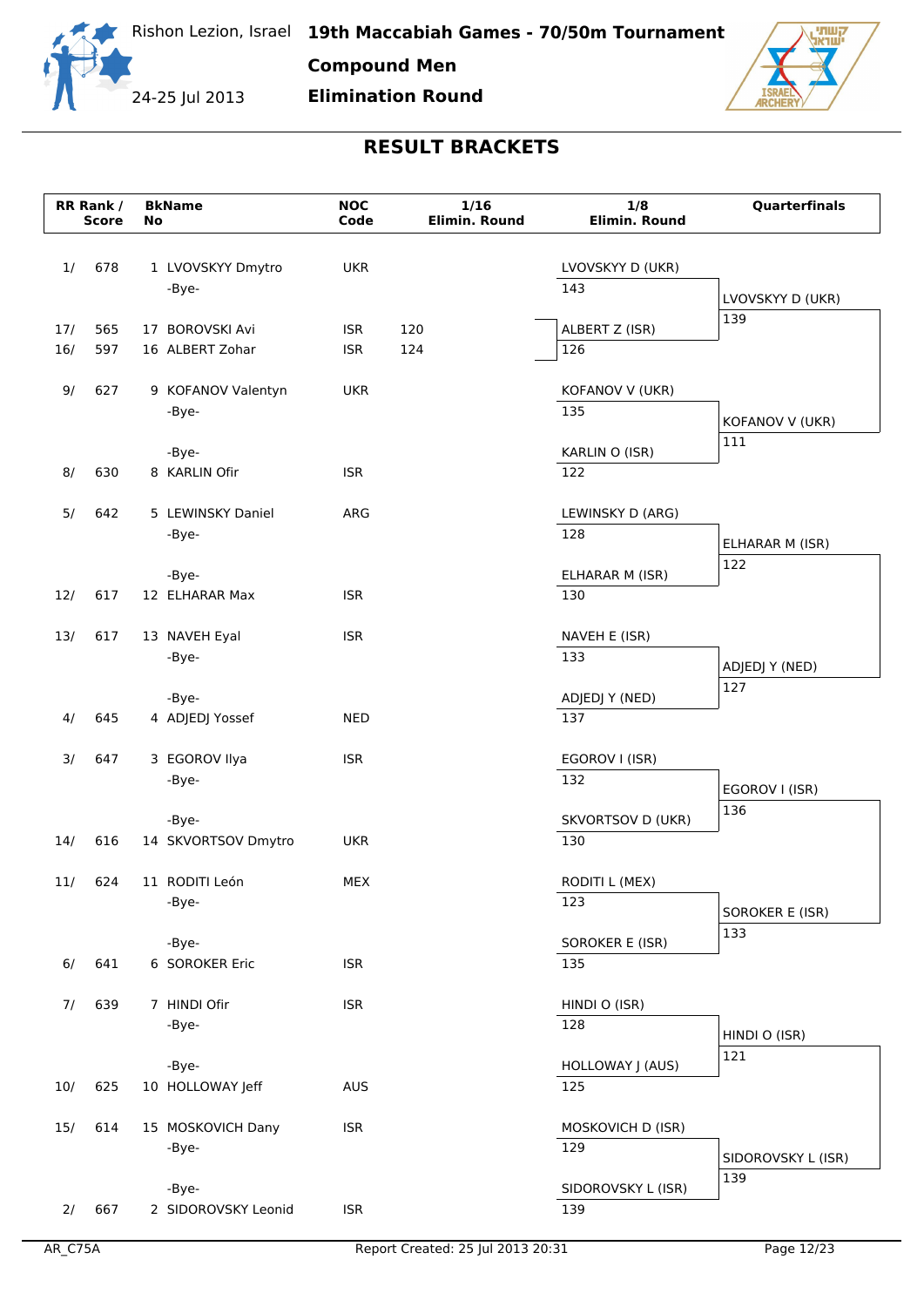

**Compound Women**

**Final Round**

24-25 Jul 2013



|    | <b>RR Rank /</b><br><b>Score</b> | <b>BkName</b><br><b>No</b> | <b>NOC</b><br>Code | <b>Quarterfinals</b> | <b>Semifinals</b>       | <b>Finals</b>    |                                 |
|----|----------------------------------|----------------------------|--------------------|----------------------|-------------------------|------------------|---------------------------------|
| 1/ | 652                              | 1 PAHTER Helen<br>-Bye-    | <b>ISR</b>         |                      | PAHTER H (ISR)<br>130   |                  |                                 |
|    |                                  |                            |                    |                      |                         | CHORBA I (UKR)   |                                 |
| 5/ | 618                              | 5 CHORBA Iryna             | <b>UKR</b>         | 120                  | CHORBA I (UKR)          | 124              |                                 |
| 4/ | 619                              | 4 KURSINA Yuliya           | <b>UKR</b>         | 116                  | 135                     |                  | <b>GOLD</b><br>SHKLIIAR K (UKR) |
| 3/ | 634                              | 3 FHAL Mary                | <b>ISR</b>         | 128                  | FHAL M (ISR)            |                  |                                 |
| 6/ | 577                              | 6 SIDOROVSKY Rivka         | <b>ISR</b>         | 119                  | 129                     | SHKLIIAR K (UKR) |                                 |
| 7/ | 536                              | 7 VALERSHTEIN Polina       | <b>ISR</b>         | 123                  | <b>SHKLIIAR K (UKR)</b> | 136              |                                 |
| 2/ | 635                              | 2 SHKLIJAR Ksenija         | <b>UKR</b>         | 132                  | 130                     |                  | <b>SILVER</b><br>CHORBA I (UKR) |

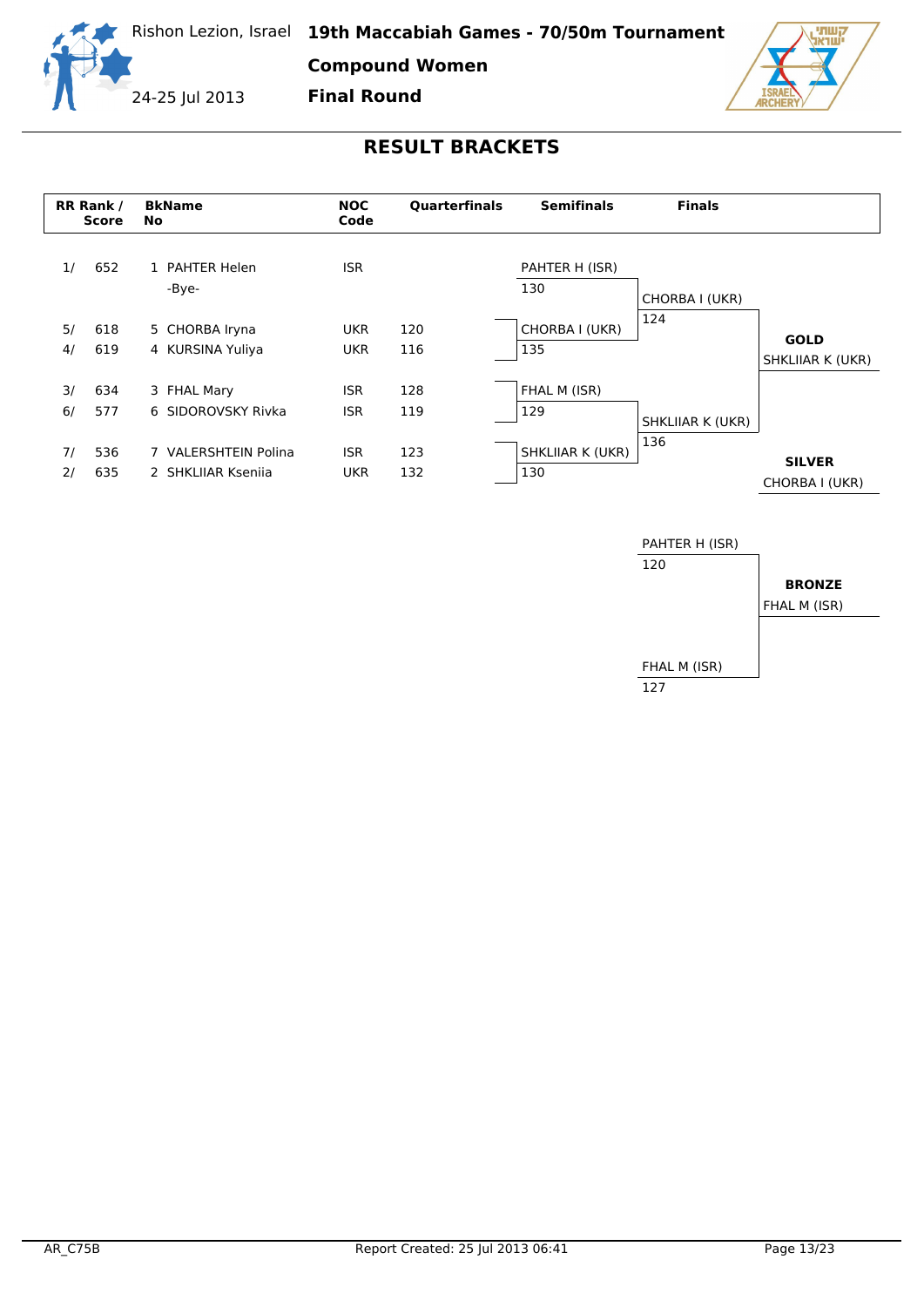**Recurve Men**

24-25 Jul 2013

**Qualification Round**



| Rank | <b>Back No. Name</b> |                           | <b>NOC</b> | 70m-1 70m-2           | 10's | X's | <b>Score</b> |
|------|----------------------|---------------------------|------------|-----------------------|------|-----|--------------|
|      | 002C                 | <b>KLEINER Hillel</b>     | <b>ISR</b> | 320 / 1 319 / 2       | 18   | 2   | 639          |
| 2    | 003D                 | <b>MATZKIN Guy</b>        | <b>ISR</b> | 313 / 3 320 / 1       | 17   | 8   | 633          |
| 3    | 004A                 | <b>DRUKMAN Konstantin</b> | <b>ISR</b> | $/4$ 314 $/3$<br>305  | 17   | 6   | 619          |
| 4    | 005B                 | ALKOLOMBRA Dotan          | <b>ISR</b> | 317 / 2 291 / 8       | 14   |     | 608          |
| 5    | 004C                 | DUB Voitech               | <b>CZE</b> | 293 / 5 310 / 4       | 12   | 3   | 603          |
| 6    | 002B                 | <b>GOFMAN Natan</b>       | <b>ISR</b> | 292/7<br>300 / 6      | 7    | 3   | 592          |
|      | 004B                 | LEVY Yuval                | <b>ISR</b> | 297 / 7<br>292/6      | 14   | 0   | 589          |
| 8    | 003A                 | <b>SHALGI Nir</b>         | <b>ISR</b> | 268<br>$/12$ 301 / 5  | 12   | 4   | 569          |
| 9    | 005A                 | <b>VULF Kevin</b>         | <b>ISR</b> | 280<br>/9 286 /9      | 5    | 2   | 566          |
| 10   | 005C                 | <b>DOENYAS lojo</b>       | <b>TUR</b> | 287<br>/8 277 /10     | 5    |     | 564          |
| 11   | 002A                 | <b>MKONEN Amlake</b>      | ISR.       | 274<br>/10 273 /13    | 11   |     | 547          |
| 12   | 001A                 | <b>NACHUM Yaniv</b>       | <b>ISR</b> | 263 /13 275 /12       | 6    |     | 538          |
| 13   | 003B                 | <b>SHANNY Itay</b>        | ISR.       | 247 /15 275 /11       | 4    | 2   | 522          |
| 14   | 003C                 | URMAN Jorge               | ARG        | 274 /11 247 /14       | 4    | 1   | 521          |
| 15   | 004D                 | <b>GONZALEZ Rafael</b>    | <b>CUB</b> | 249 /14 241 /15       | 4    | 0   | 490          |
| 16   | 001C                 | <b>KLEINBERG Moisés</b>   | <b>MEX</b> | 230<br>/16<br>236 /17 | 5    |     | 466          |
| 17   | 002D                 | <b>BRONSOILER Ivan</b>    | <b>MEX</b> | 220<br>/17 237 /16    | 7    |     | 457          |
| 18   | 001B                 | AVIV Avraham              | ISR        | 174 /18 163 /18       | 0    | 0   | 337          |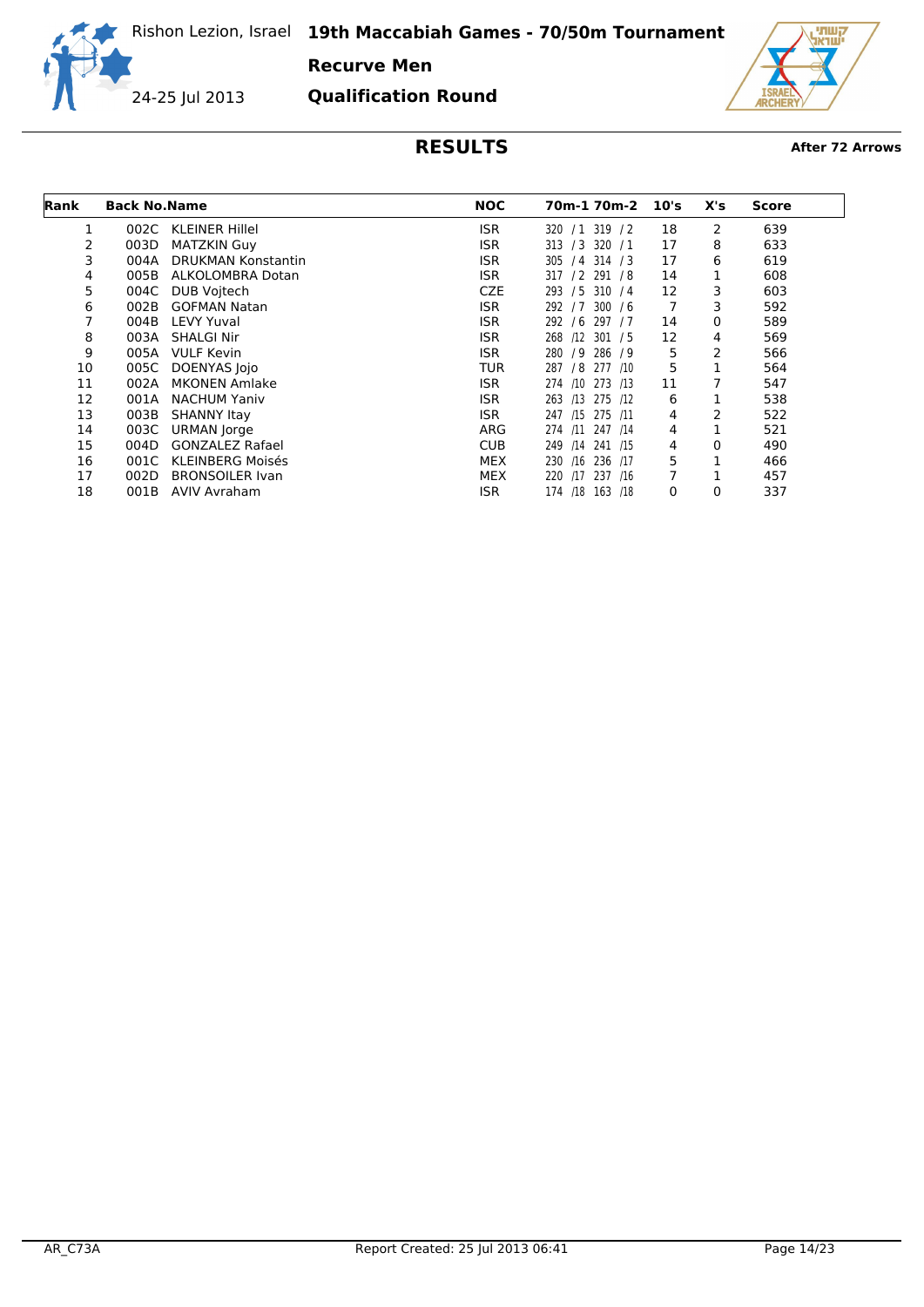**Recurve Women**

**Qualification Round**

24-25 Jul 2013



| Rank | <b>Back No. Name</b> |                             | <b>NOC</b> | 70m-1 70m-2 10's |    | X's | Score |
|------|----------------------|-----------------------------|------------|------------------|----|-----|-------|
|      |                      | 007C RAYSIN Maya            | <b>ISR</b> | 285 / 1 288 / 1  | 8  |     | 573   |
|      |                      | 006C COHEN Inbar            | <b>ISR</b> | 257 / 2 257 / 2  | 11 |     | 514   |
|      |                      | 007A IZHAR Moriah           | <b>ISR</b> | 255 / 3 256 / 3  | 2  |     | 511   |
| 4    |                      | 006B SABATI Hagar           | <b>ISR</b> | 240 / 4 227 / 4  | 4  |     | 467   |
| 5.   | 006D                 | GONZALEZ Roxana             | <b>CUB</b> | 228 / 5 213 / 5  |    |     | 441   |
| 6    | 006A                 | YEGER Matan                 | <b>ISR</b> | 202 / 6 198 / 7  | 6  |     | 400   |
|      |                      | 007B KREIMERMAN LEW Jessica | MEX        | 159 / 7 202 / 6  |    |     | 361   |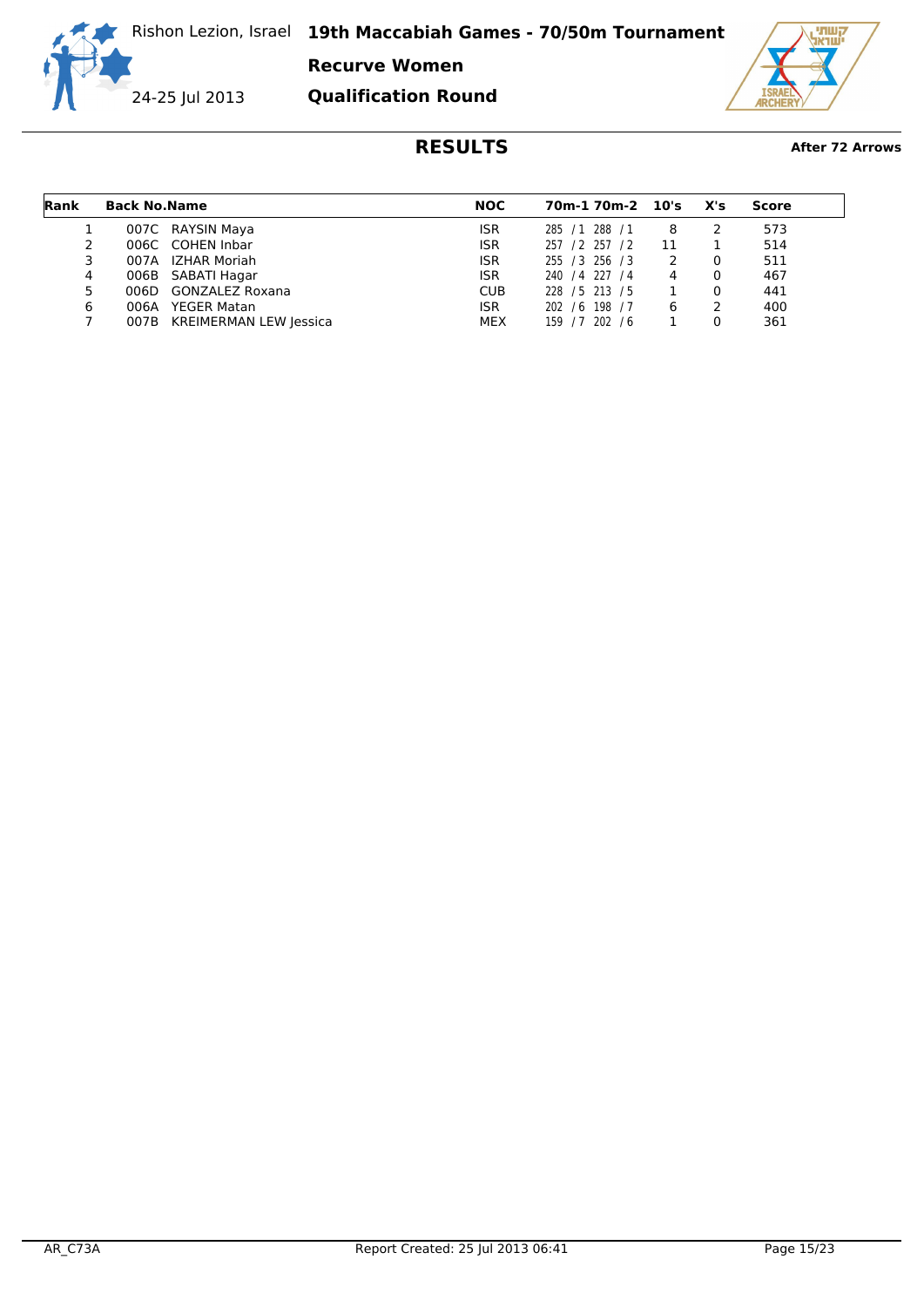**Compound Men**

24-25 Jul 2013

**Qualification Round**



| <b>Rank</b> | <b>Back No. Name</b> |                         | <b>NOC</b> | 50m-1 50m-2            | 10's | X's | <b>Score</b> |
|-------------|----------------------|-------------------------|------------|------------------------|------|-----|--------------|
|             | 008D                 | LVOVSKYY Dmytro         | <b>UKR</b> | $/1$ 334 $/1$<br>344   | 39   | 13  | 678          |
| 2           | 011B                 | SIDOROVSKY Leonid       | ISR.       | $/2$ 330 $/2$<br>337   | 27   | 8   | 667          |
| 3           | 010A                 | <b>EGOROV Ilya</b>      | <b>ISR</b> | 328 / 3<br>319<br>/4   | 31   | 12  | 647          |
| 4           | 009C                 | ADJEDJ Yossef           | NED        | 324 / 3<br>321 / 8     | 24   | 12  | 645          |
| 5           | 010C                 | <b>LEWINSKY Daniel</b>  | ARG        | 324 / 4<br>318<br>17   | 25   | 10  | 642          |
| 6           | 009A                 | <b>SOROKER Eric</b>     | <b>ISR</b> | 322/7<br>319 / 5       | 22   | 5   | 641          |
| 7           | 012B                 | <b>HINDI Ofir</b>       | ISR.       | /10<br>324 / 5<br>315  | 19   | 0   | 639          |
| 8           | 012A                 | <b>KARLIN Ofir</b>      | ISR.       | /8<br>313 /10<br>317   | 22   | 0   | 630          |
| 9           | 010B                 | <b>KOFANOV Valentyn</b> | <b>UKR</b> | $/12$ 313 $/11$<br>314 | 18   | 6   | 627          |
| 10          | 011C                 | <b>HOLLOWAY Jeff</b>    | <b>AUS</b> | 322/6<br>303<br>/15    | 23   | 6   | 625          |
| 11          | 011D                 | RODITI León             | <b>MEX</b> | $/11$ 310 $/13$<br>314 | 18   | 4   | 624          |
| 12          | 011A                 | <b>ELHARAR Max</b>      | <b>ISR</b> | 307<br>310 /12<br>/13  | 19   | 7   | 617          |
| 13          | 009B                 | <b>NAVEH Eyal</b>       | ISR.       | 303<br>$/14$ 314 $/9$  | 17   | 2   | 617          |
| 14          | 009D                 | <b>SKVORTSOV Dmytro</b> | <b>UKR</b> | 297 /16<br>319<br>/6   | 14   | 2   | 616          |
| 15          | 008A                 | <b>MOSKOVICH Dany</b>   | ISR.       | 298 /15<br>316<br>/9   | 14   | 2   | 614          |
| 16          | 008C                 | <b>ALBERT Zohar</b>     | <b>ISR</b> | 302 / 14<br>295<br>/16 | 12   | 5   | 597          |
| 17          | 012C                 | <b>BOROVSKI Avi</b>     | <b>ISR</b> | 282 /17 283 /17        | 12   | 0   | 565          |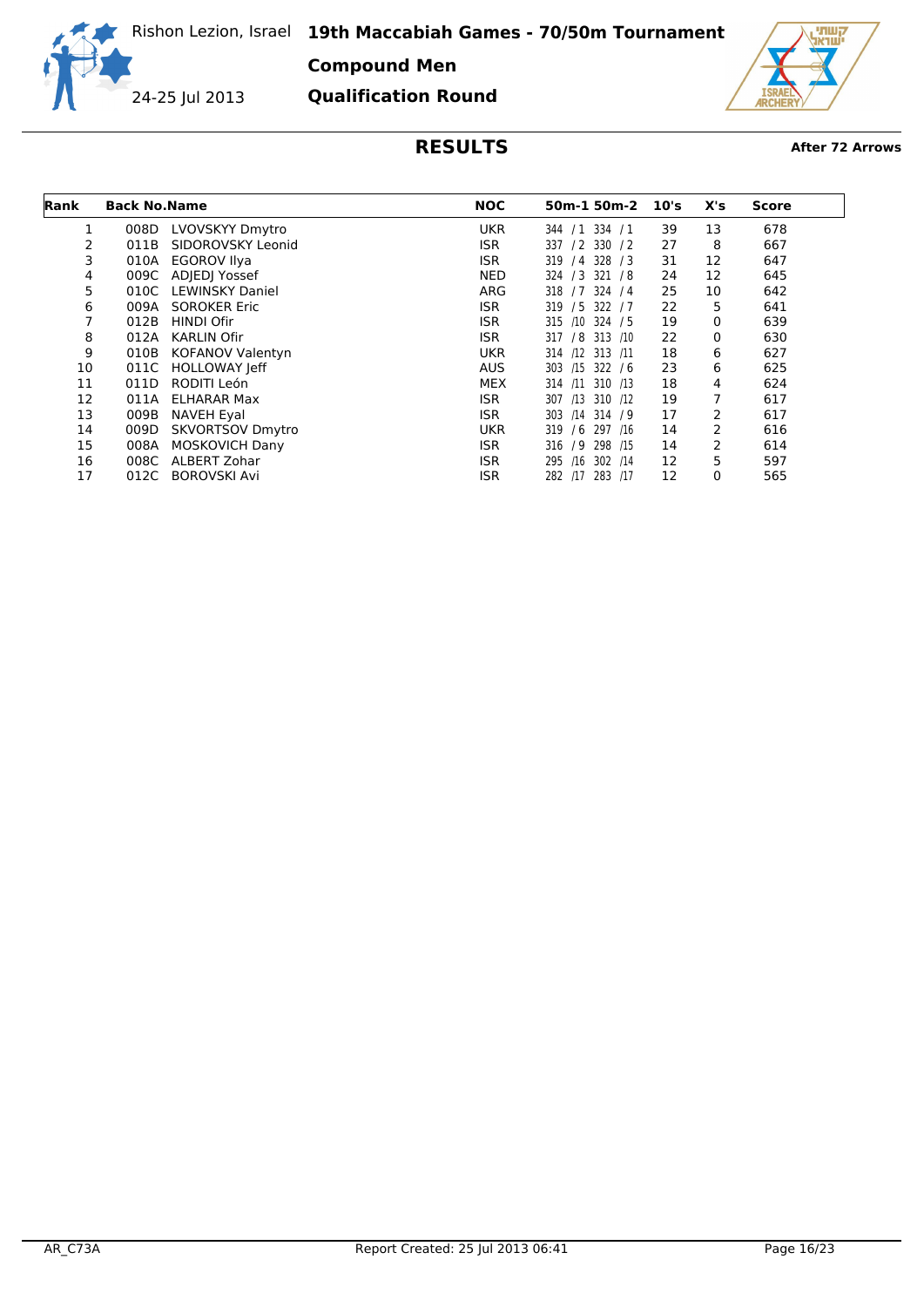**Compound Women Qualification Round**

24-25 Jul 2013

गण ëтн

| Rank | <b>Back No. Name</b> |                         | NOC        | $50m-1$ $50m-2$ $10's$ |    | X's | Score |
|------|----------------------|-------------------------|------------|------------------------|----|-----|-------|
|      |                      | 013A PAHTER Helen       | <b>ISR</b> | 324 / 2 328 / 1        | 25 | 10  | 652   |
|      |                      | 013B SHKLIIAR Ksenija   | <b>UKR</b> | 326 / 1 309 / 5        | 18 |     | 635   |
| 3    |                      | 014C FHAL Mary          | <b>ISR</b> | 311 / 3 323 / 2        | 22 | 13  | 634   |
| 4    |                      | 013D KURSINA Yuliya     | <b>UKR</b> | 310 / 4 309 / 4        | 11 |     | 619   |
| 5.   |                      | 014B CHORBA Iryna       | <b>UKR</b> | 302 / 5 316 / 3        | 17 | 5   | 618   |
| 6    |                      | 014A SIDOROVSKY Rivka   | <b>ISR</b> | 285 / 6 292 / 6        | 11 |     | 577   |
|      |                      | 013C VALERSHTEIN Polina | <b>ISR</b> | 264 / 7 272 / 7        | 11 |     | 536   |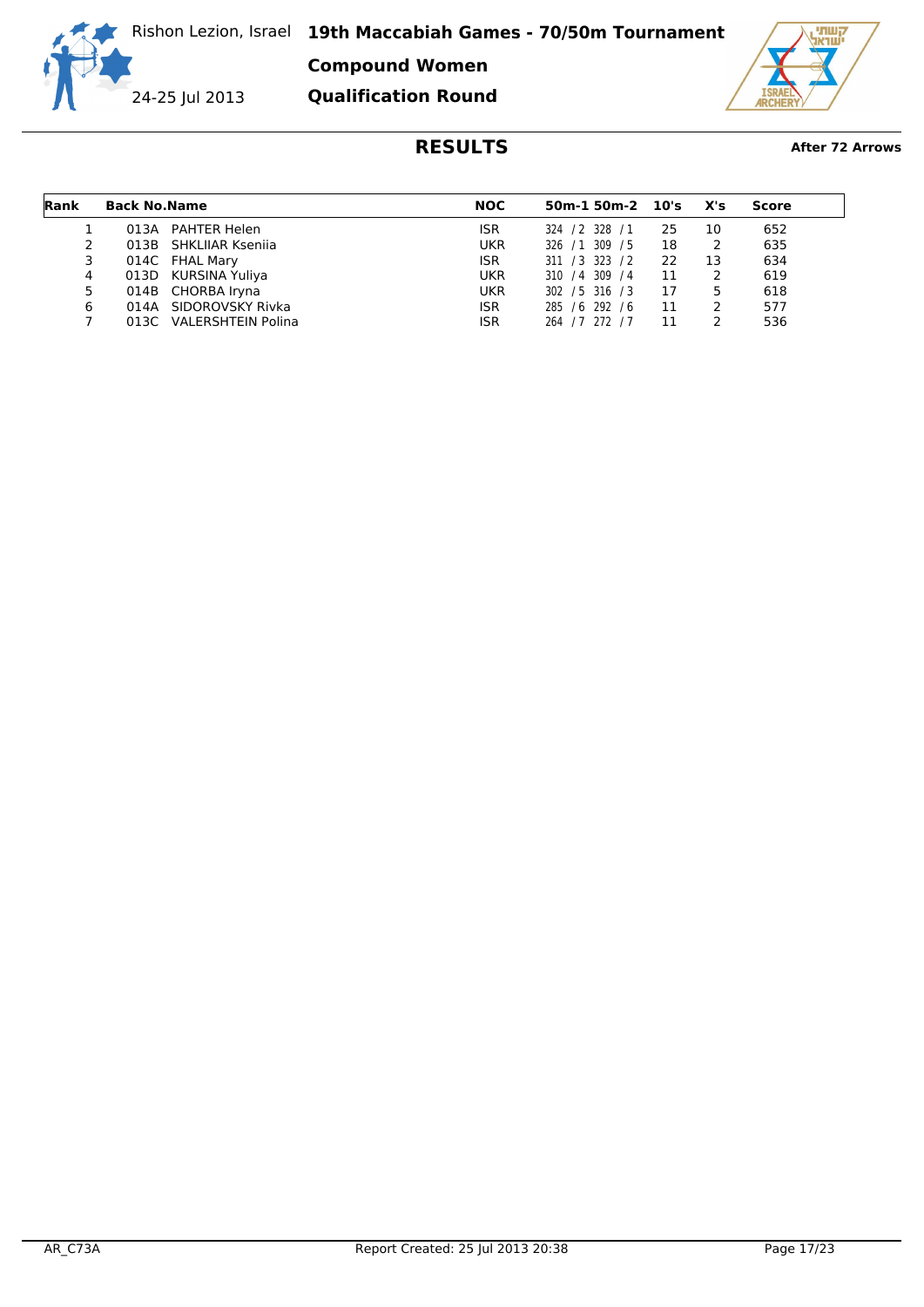

**Recurve Mixed Team**



| Rk | <b>NOC</b>   | <b>BackName</b><br>No                            | <b>RR Score</b><br>Rank | 1/2   | <b>Finals</b> |
|----|--------------|--------------------------------------------------|-------------------------|-------|---------------|
|    | ISR - Israel | 1A KLEINER Hillel<br>1B RAYSIN Maya              | 1212 /01                | -Bve- | 134           |
|    | $CUB - Cuba$ | 2A GONZALEZ Rafael<br>2B GONZALEZ Roxana         | 931 /02                 | 116   | 103           |
|    | MEX - Mexico | 3A KLEINBERG Moisés<br>3B KREIMERMAN LEW Jessica | 827 /03                 | 58    | -Bye-         |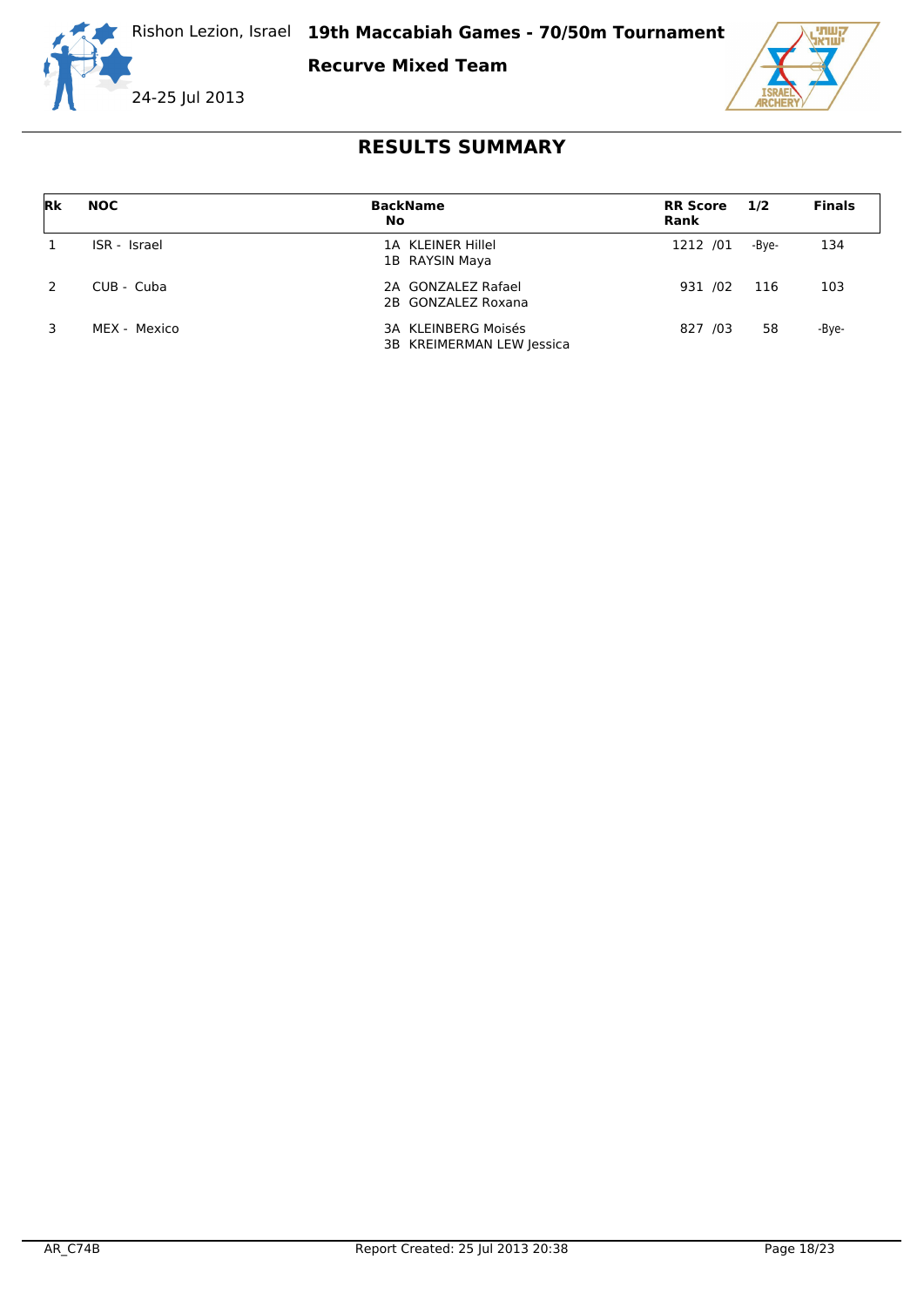

**Compound Mixed Team**



| Rk | <b>NOC</b>    | <b>BackName</b><br>No                     | <b>RR Score</b><br><b>Rank</b> | 1/2   | <b>Finals</b> |
|----|---------------|-------------------------------------------|--------------------------------|-------|---------------|
|    | UKR - Ukraine | 2A LVOVSKYY Dmytro<br>2B SHKLIJAR Ksenija | 1313 /02                       | -Bve- | 144           |
|    | ISR - Israel  | 1A SIDOROVSKY Leonid<br>1B PAHTER Helen   | 1319 /01                       | -Bve- | 137           |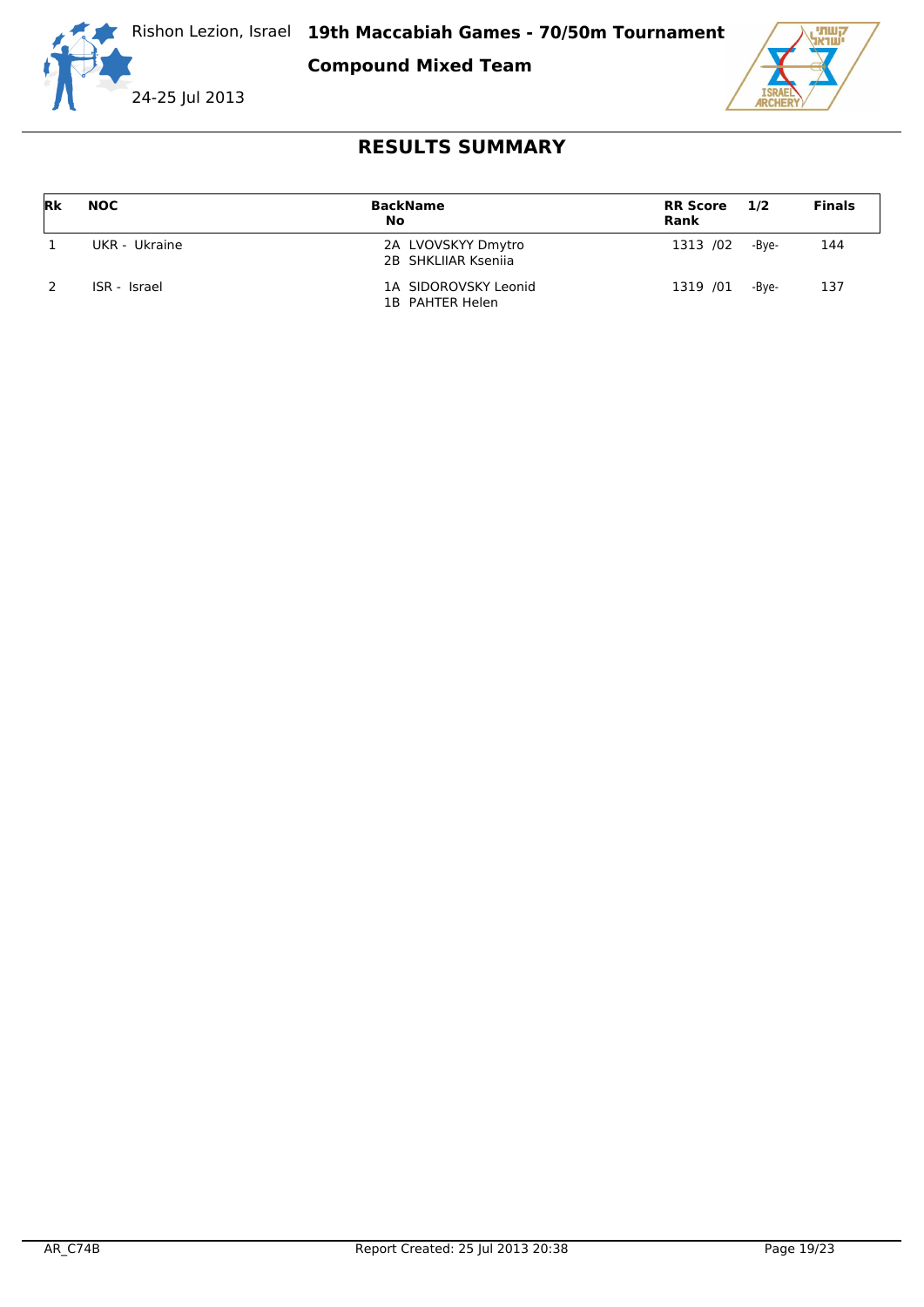

**Compound Mixed Team**

**Result Brackets**





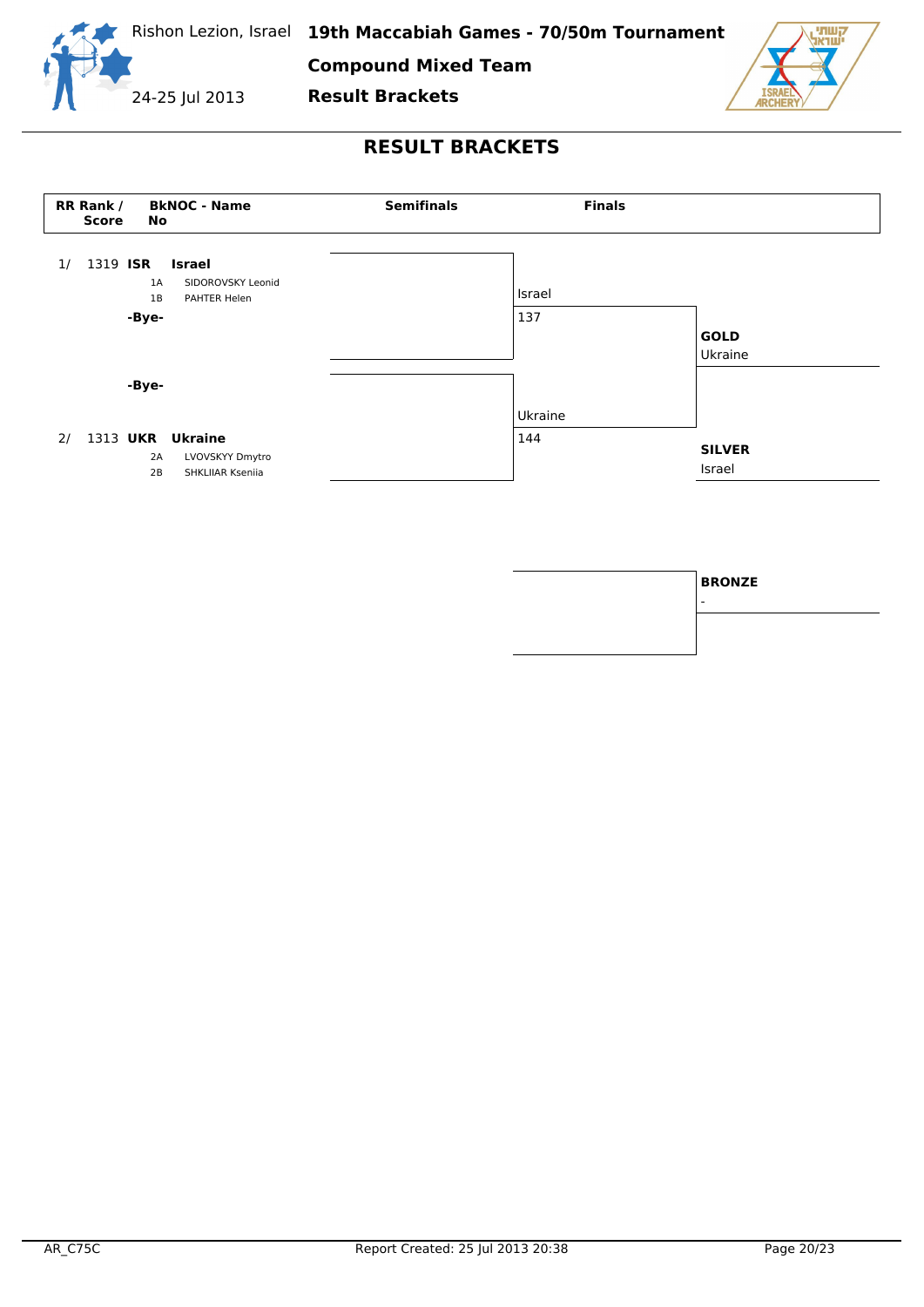

**Recurve Mixed Team**

**Result Brackets**

24-25 Jul 2013

**TTILL** ëтн



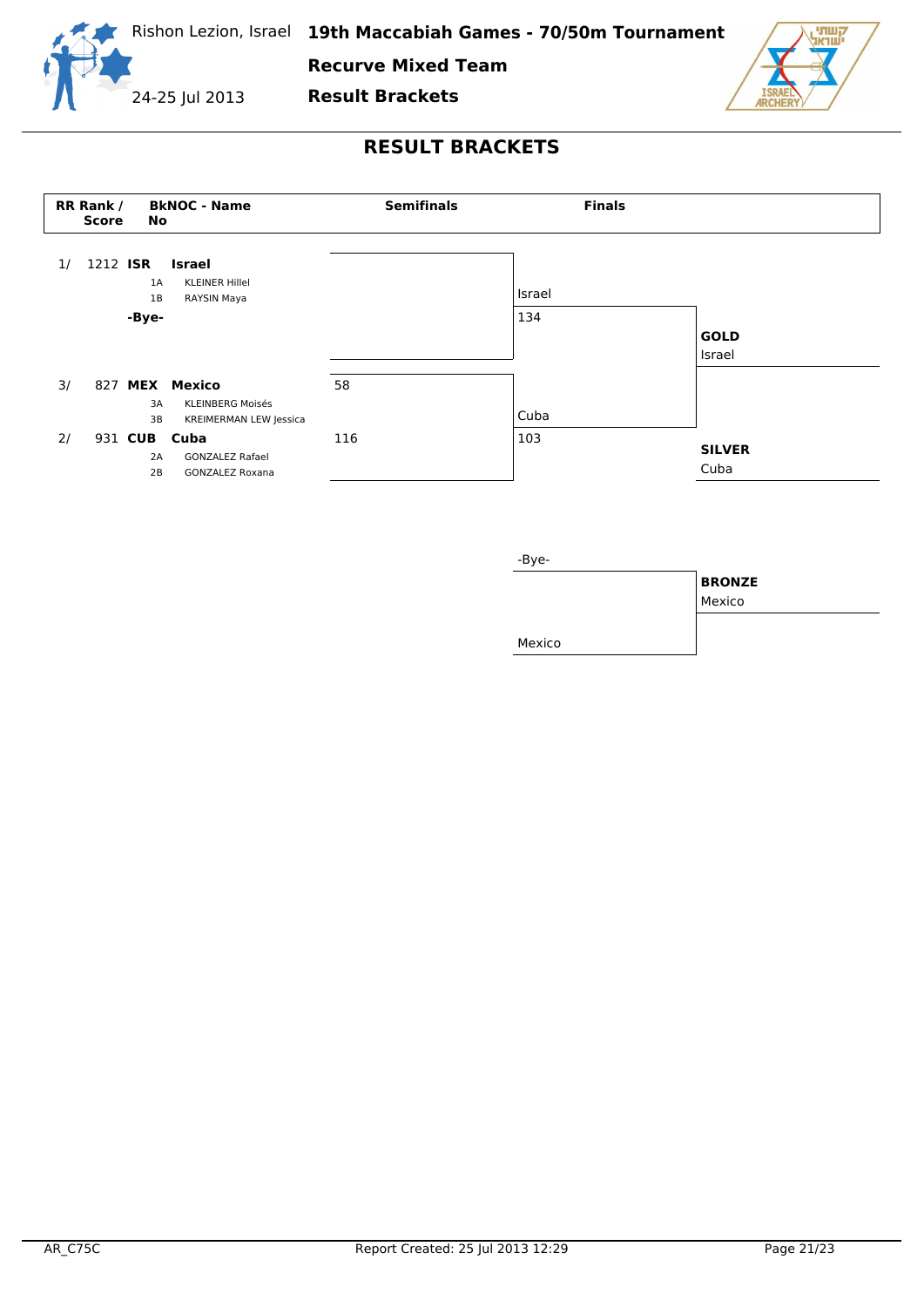

**Recurve Mixed Team**

**Qualification Round**



### **RESULTS After 144 Arrows**

| Rank | <b>NOC</b>     | <b>Name</b>                   | <b>Individual</b><br><b>Total</b> | Team<br><b>Total</b> |  |
|------|----------------|-------------------------------|-----------------------------------|----------------------|--|
|      | 1 ISR - Israel | <b>KLEINER Hillel</b>         | 639                               | 1212                 |  |
|      |                | RAYSIN Maya                   | 573                               |                      |  |
|      | 2 CUB - Cuba   | <b>GONZALEZ Rafael</b>        | 490                               | 931                  |  |
|      |                | GONZALEZ Roxana               | 441                               |                      |  |
|      | 3 MEX - Mexico | <b>KLEINBERG Moisés</b>       | 466                               | 827                  |  |
|      |                | <b>KREIMERMAN LEW Jessica</b> | 361                               |                      |  |